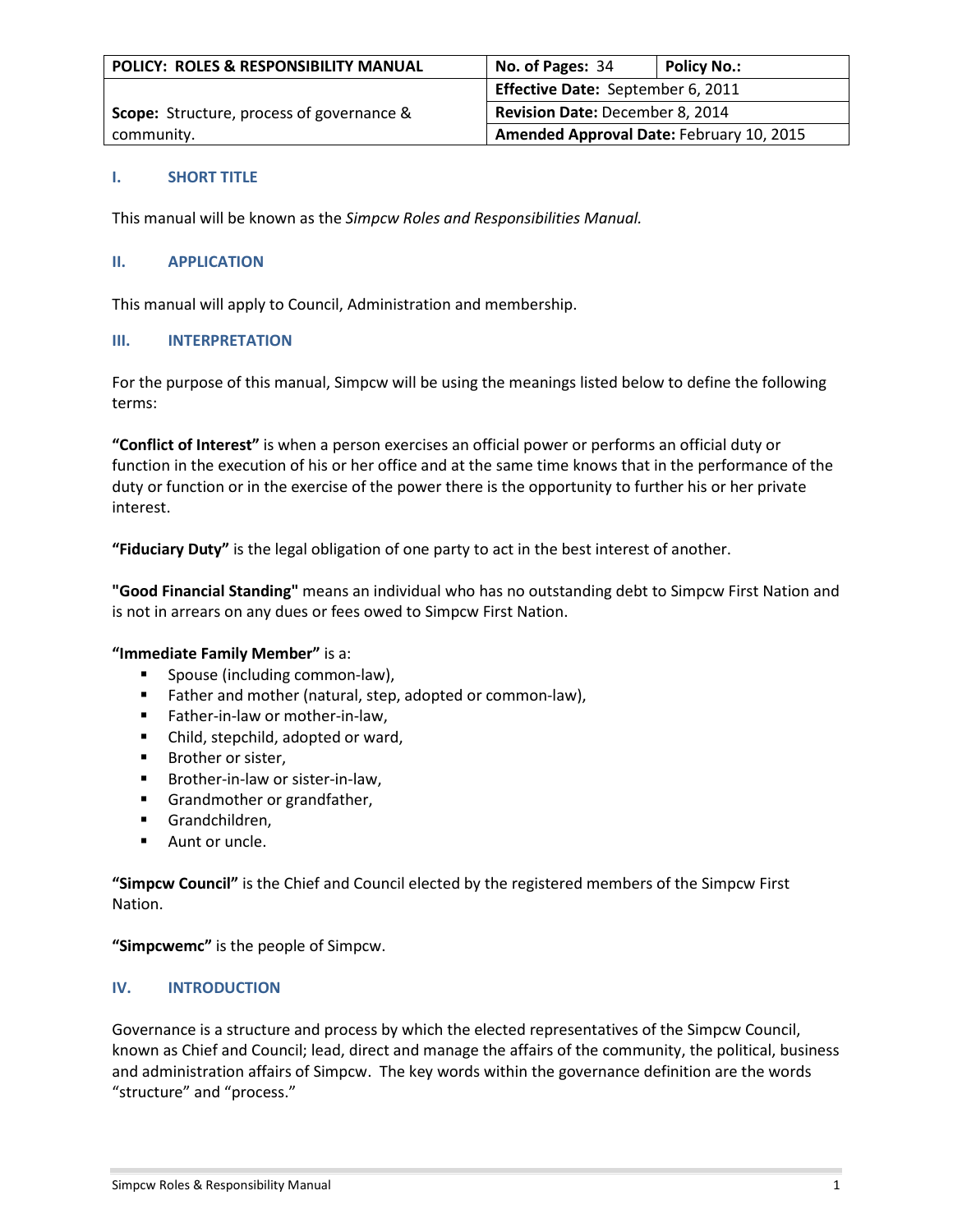| POLICY: ROLES & RESPONSIBILITY MANUAL     | No. of Pages: 34                         | <b>Policy No.:</b> |
|-------------------------------------------|------------------------------------------|--------------------|
|                                           | Effective Date: September 6, 2011        |                    |
| Scope: Structure, process of governance & | Revision Date: December 8, 2014          |                    |
| community.                                | Amended Approval Date: February 10, 2015 |                    |

The legal and administrative environment that Simpcw Council works within creates a *structure* that include by-laws, codes, resolutions, policies and procedures approved by Simpcw Council, other laws of general application to include human rights, employment/labour standards and community standards.

The term "*process*" refers to how Council and the Administrator make and implement decisions, and how they are held accountable.

# **V. SIMPCW COUNCIL AND MEMBERSHIP RELATIONSHIP**

- 1. The nature of the relationship between the Simpcw Council and membership is important. Since the assets of the Simpcw, including resources, belong to the registered members "collectively," and are to be considered "owners" or "shareholders."
- 2. Given the complexity of managing the business, assets, resources, and other formal affairs of Simpcw, and the legal and defined mandate(s), powers and responsibilities of Simpcw Council, membership have delegated or entrusted the responsibility of management to their representative body – Chief and Council. When registered members elect their representatives to Chief and Council they delegate the power and authority to Simpcw Council.
- 3. Simpcw Council's relationship to its community will be one of trustee, with a trust-like responsibility to act in the best interest of all registered members.
- 4. The reciprocal relationship between the representative body Chief and Council, and membership shall be one of listening, openness, respect, fairness, disclosure, transparency, communication, redress, team and partnering.

# **VI. FIDUCIARY AND LEGAL RESPONSIBILITY OF COUNCIL**

- 1. Simpcw assets are held in trust for the benefit of community members as a whole. This gives rise to Simpcw Council having a "Fiduciary" responsibility (founded on confidence and trust – a trustee relationship).
- 2. To act honestly and in good faith a view to the best interests of the membership in exercising their powers and discharging their duties. Simpcw Council are also required to avoid putting themselves in a position where their duty to act in the best interest of the organization conflicts with their selfinterest.
- 3. Accountable and liable when they do not meet certain standards of performance.
- 4. Are presumed to have acted properly in making a business decision if they acted on an informed basis and good faith in the honest belief that the action taken was in the best interest of Simpcw and was without fraud or self-dealing.

The courts have established performance standards for all Boards, including Councils:

*"There can be no question that a duly elected/appointed Chief(s) as well as the members of Council are fiduciaries (trustees) as far as members of a Band are concerned. The Chief(s) and Council undertake to act in the best interests of the members of the Band. The members of the Band are vulnerable to abuse by the fiduciary of his/her position. The fiduciary undertakes not to allow his/her interests to conflict with the duty he or she has undertaken."*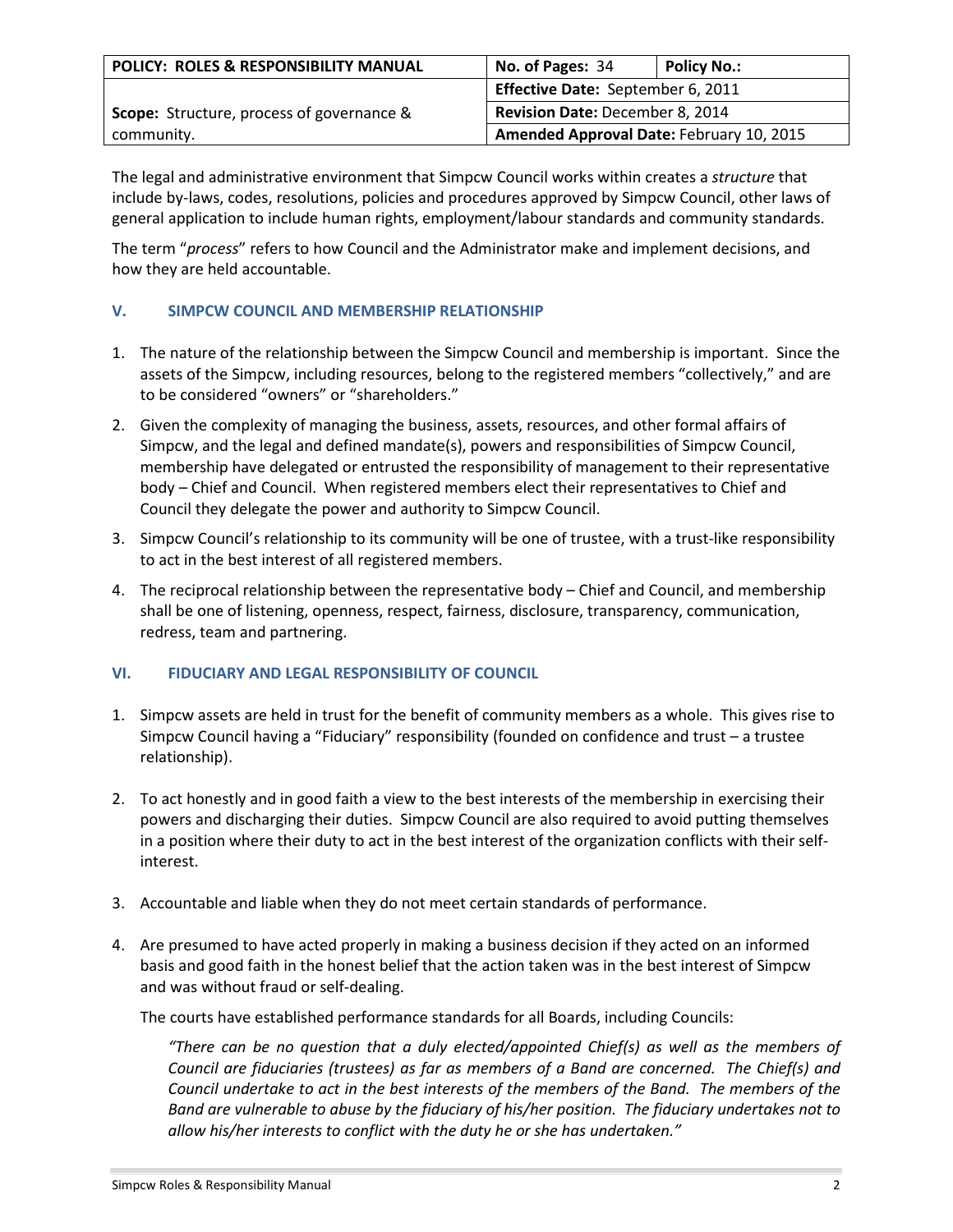| POLICY: ROLES & RESPONSIBILITY MANUAL            | No. of Pages: 34                         | Policy No.: |
|--------------------------------------------------|------------------------------------------|-------------|
|                                                  | Effective Date: September 6, 2011        |             |
| <b>Scope:</b> Structure, process of governance & | Revision Date: December 8, 2014          |             |
| community.                                       | Amended Approval Date: February 10, 2015 |             |

5. Simpcw Council are legally bound to make decisions on behalf of all membership for the best interests of members.

## **VII. CHIEF AND COUNCILLORS DUTIES OF CARE, DILIGENCE AND SKILL**

- 1. Simpcw Council must exercise the care, diligence and skill that a reasonably prudent person would exercise in similar circumstances. Simpcw Council cannot contract out, or delegate away, their responsibilities.
- 2. Conflicts of interest pose special challenge for Simpcw Council. Many First Nation communities are small. Often, a decision of Council will potentially affect a family member or friend. However, members of Council have a fiduciary obligation to all community members. Members have a right to expect members of Council to behave properly when there is potential of a conflict of interest.
- 3. Simpcw Council have a legal obligation to avoid conflicts of interest and ignoring this obligation places the member of Council at legal risk. Behaving appropriately means that a member of Council who finds him/herself in a real or perceived conflict must declare it, and must remove him/herself from the room and the discussion.
- 4. Should a member of Council not declare a conflict of interest, other members of Council recognizing the conflict must bring the conflict to Council's attention.
- 5. Council may establish a different standard, for example, permitting the member of Council to participate in the discussion and decision following full disclosure of personal conflict/interest. However, if the member of Council's relative receives a benefit, the member of Council is in conflict. The actions of the Council member could invalidate Council's decision, and result in personal liability.
- 6. If a Council member is removed from office due to a breach of ethics, code of conduct or conflict of interest infraction, he/she will not be eligible to run for office in the next election.

### **VIII. MANDATE OF THE SIMPCW COUNCIL:**

- 1. Simpcw Council is the elected political body (government) and comprised of political representatives of the membership/community. Their role is to perform both political roles and related responsibilities in the governance of Simpcw and Simpcw affairs, functional roles and related responsibilities in the management of Council and Simpcw affairs.
- 2. The mandate of the Simpcw Council is enacted from:
	- a. The *Indian Act*:
		- i. Section 2(1) "Council"; and
		- ii. Section 81 "Powers".
	- b. Simpcw Custom Election Code.
- 3. Provide a venue for community membership input and act as an advocate for membership based upon Simpcw values and vision.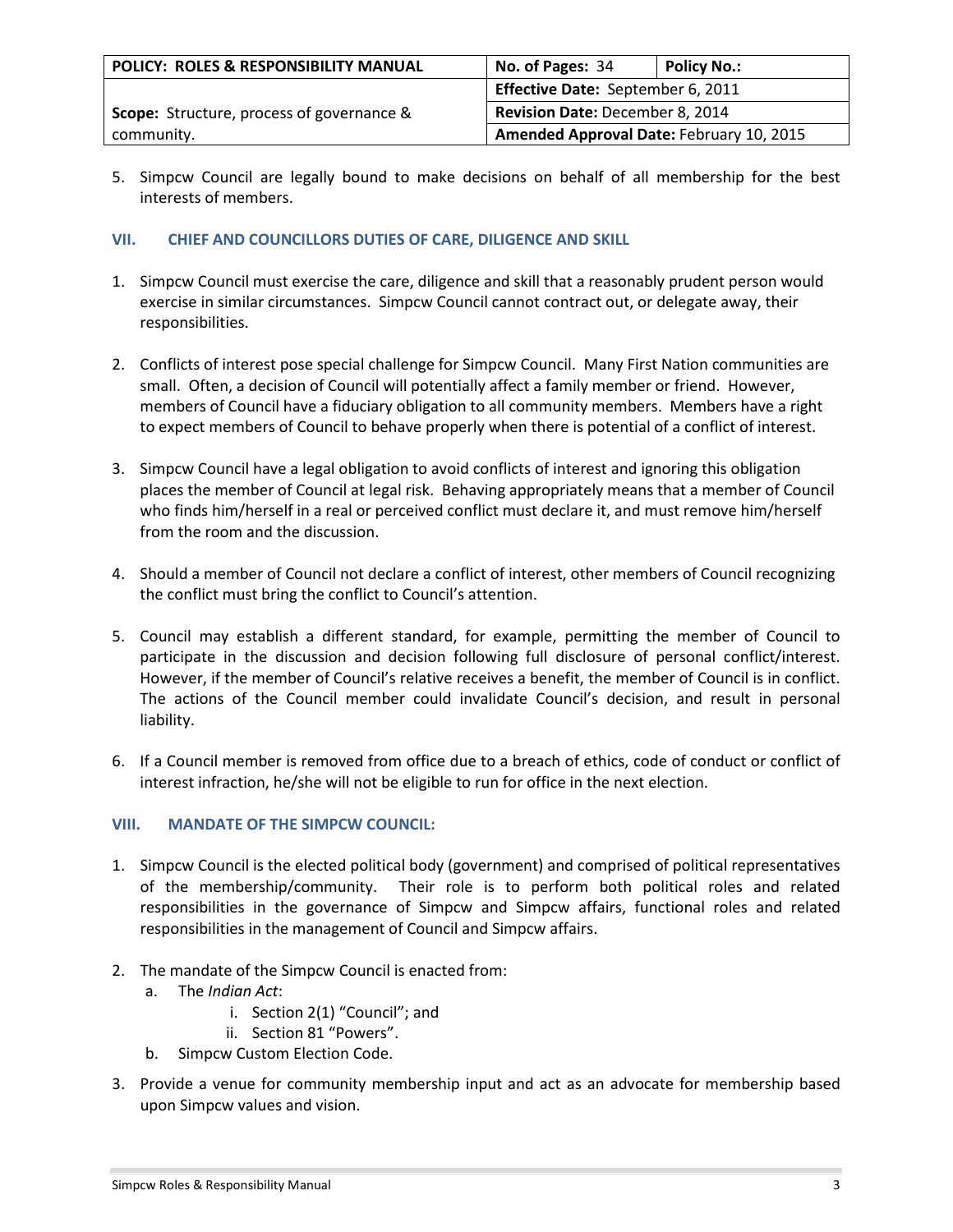| POLICY: ROLES & RESPONSIBILITY MANUAL            | No. of Pages: 34                         | <b>Policy No.:</b> |
|--------------------------------------------------|------------------------------------------|--------------------|
|                                                  | Effective Date: September 6, 2011        |                    |
| <b>Scope:</b> Structure, process of governance & | <b>Revision Date: December 8, 2014</b>   |                    |
| community.                                       | Amended Approval Date: February 10, 2015 |                    |

### **IX. GENERAL ROLE OF COUNCIL**

- 1. Leadership: Planning, decisions, projects, negotiations.
- 2. Fiduciary: Act honestly, in good faith, with due diligence, confidentiality, and without conflict of interest in overseeing the assets and resources of the Simpcw.
- 3. Guardianship: Values, vision, assets, enable continuity, aboriginal rights, resources.
- 4. Ensure internal and external, representation of the interest and view of the Simpcw membership.
- 5. Advocacy for community needs, views and concerns to external organizations, interest groups and governments.
- 6. Strategic Planning Setting long term goals, strategies and targets based on a common vision.
- 7. Supervising the Administrator: monitoring and appraising performance and separating the politics of Council and Simpcw membership from the business of Simpcw management.
- 8. To attend all Council meetings as agreed upon in Oath of Office.
- 9. Accountability to Membership and funding agencies based upon principles of transparency, disclosure, terms of reference, structure, reporting.
- 10. Ensuring sound financial management practices through the proper selection of the Auditor.
- 11. Evaluating Council performance.
- 12. Adhering to Code of Ethics.
- 13. Leading and Participating in Meetings: General, Council and In-camera.
- 14. Takes responsibility for Portfolios for maximum effectiveness of Simpcw operation.
- 15. Qualities of Chief and Councillor:
	- a. Be open minded.
	- b. Be a good role model, professional and responsible.
	- c. Be a good listener.
	- d. Know and remember your role.
	- e. Don't let personal problems affect your judgement.
	- f. Be a good spokesperson.
	- g. Always keep a straight head remember who you are who you represent.
	- h. Be visible.
	- i. Be accountable.
	- j. Open-door attitude.
	- k. Not to fear conflict or criticism.
	- l. Be informed.
	- m. Get facts straight.
	- n. Make informed decisions.
	- o. Ask questions.
	- p. Follow-up.
	- q. Remember who elected you.
	- r. Represent Simpcw First Nation and not personal or individual interests.
	- s. Be supportive.
	- t. Be a leader.
	- u. Always walk your talk.
	- v. Meet the people visit.
	- w. Uphold confidentiality.
	- x. Treat everyone fairly.
	- y. Work together.
	- z. Promote and maintain integrity and dignity.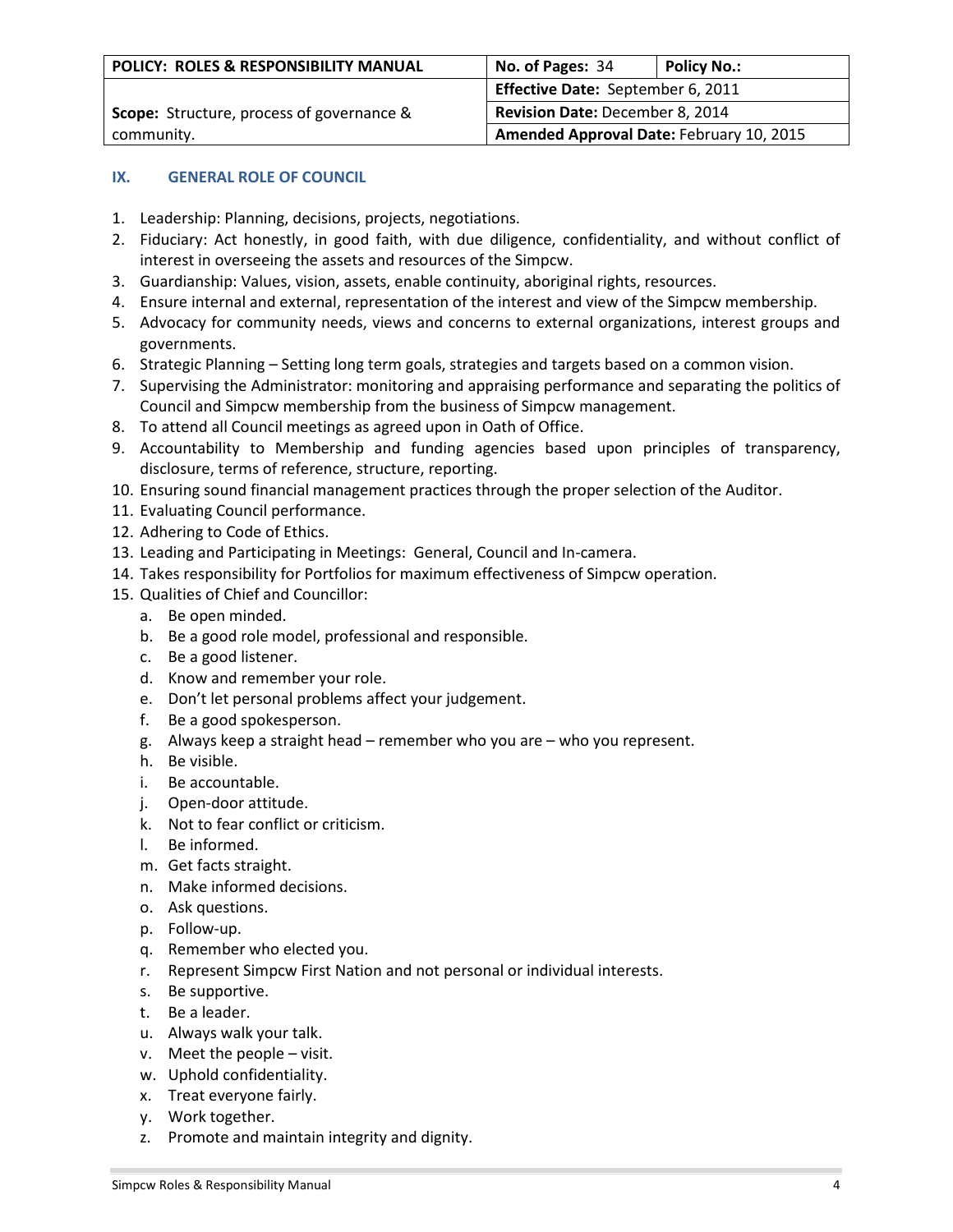| POLICY: ROLES & RESPONSIBILITY MANUAL            | No. of Pages: 34                         | <b>Policy No.:</b> |
|--------------------------------------------------|------------------------------------------|--------------------|
|                                                  | Effective Date: September 6, 2011        |                    |
| <b>Scope:</b> Structure, process of governance & | Revision Date: December 8, 2014          |                    |
| community.                                       | Amended Approval Date: February 10, 2015 |                    |

## **X. RESPONSIBILITIES AND REPORTING RELATIONSHIP OF THE CHIEF**

## **1. ROLE OF THE CHIEF**

The Chief, as the primary elect representative of the Membership and the senior member of Simpcw Council, has the responsibility to:

- a. Act as the senior political and community representative in all relations and negotiations with all official groups or organizations having dealings with Simpcw,
- b. Oversee the affairs and meetings of Simpcw Council,
- c. Provide leadership and structure to Simpcw Council, and
- d. To ensure that all business and other affairs of the Simpcw are presented and managed in the best interest of the Membership.

## **2. SPECIFIC RESPONSIBILITIES OF THE CHIEF**

- a. Ensures the orientation of new members of Council and the training of Councillors.
- b. Coordinates and Chairs all meetings of Council.
- c. Ensures the coordination of the development of the agenda for meetings of Council and General Simpcw Meetings.
- d. Ensures Council completes its business agenda and that the decisions of Council are appropriate, achievable and accomplished.
- e. Non-voting member of Council except in case of tie vote or to make up the required quorum.
- f. Provides leadership, support and counsel to individual members of Council, and ensure that individual members of Council are fulfilling their responsibilities and obligations.
- g. Provides direction and guidance to Portfolio holders, and ensures portfolio holders carry out their responsibilities.
- h. Ensures all required information is available to members of Council in order for Council to review and discuss, and provides direction for decision-making.
- i. Ensure that all meetings involving Council are conducted in a fair, just, orderly and professional manner.
- j. Ensures the development of Governance Policy, and ensures all members of Council abide by approved policy.
- k. Provides reports and consults with members of Council on emerging regional, provincial and national political issues.
- l. Makes decisions on behalf of Council in cases of an administrative emergency, and reports back to Council on such decisions.
- m. Signing authority on behalf of Council, as defined by Council.
- n. Monitors the Code of Ethics Policy of Council, to include guarding against the possibility of a conflict of interest.
- o. Demonstrates and encourages teamwork within Council.

# **3. MEMBERSHIP/COMMUNITY**

- a. Advocates for, and protects the rights and interests of the membership.
- b. Meets with Councillors, Boards and Committees, community groups and/or members to review progress on activities of concern to the community.
- c. Be willing to mediate in disputes in the community when called upon.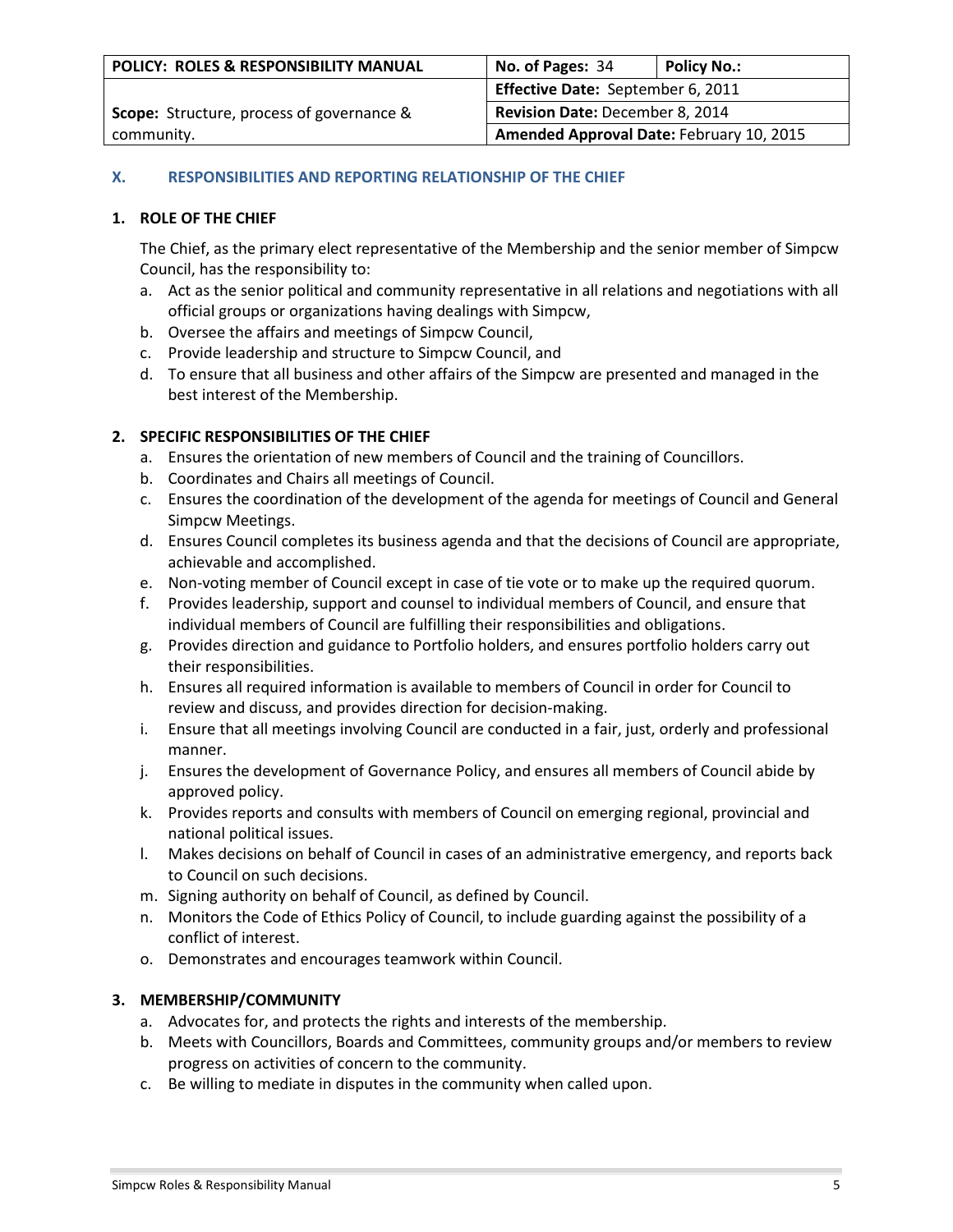| POLICY: ROLES & RESPONSIBILITY MANUAL            | No. of Pages: 34                         | <b>Policy No.:</b> |
|--------------------------------------------------|------------------------------------------|--------------------|
|                                                  | Effective Date: September 6, 2011        |                    |
| <b>Scope:</b> Structure, process of governance & | <b>Revision Date: December 8, 2014</b>   |                    |
| community.                                       | Amended Approval Date: February 10, 2015 |                    |

- d. Represents in a leadership role, and acts in the capacity of the official spokesman at ceremonial and other special functions and events within and outside the Community or delegates this responsibility.
- e. Attends community functions and events as required or delegates to Council member.
- f. Acts as a positive role model in the Community.
- g. Communicates with members to gain an understanding of their needs and concerns.
- h. Along with Councillors, communicates recommendations or resolutions of Council to the members.
- i. Promotes information meetings and a positive working relationship with the members living outside of the community.
- j. Demonstrates and encourages a healthy living style within the membership.

# **4. GOVERNMENT/POLITICAL**

- a. Acts as host to special visitors to the Community or delegates this responsibility when not available.
- b. Acts as the political representative to outside Governments, Organizations and Interest Groups or delegates this responsibility when not available.
- c. Provides leadership and advice to Council and Administration in the application of Government Regulations and Laws.
- d. Assists at the political level in the securing of operating and capital funds for Simpcw as delegated by Council.
- e. Liaises with all levels of Government to understand the operation of Government, Government Legislation and Policy and to communicate the needs and interests of Simpcw.
- f. Provides support to other First Nations and organizations on Aboriginal Rights and Titles Issues.
- g. Provides regular and special reports to the membership on the political affairs of Simpcw.
- h. Represents and protects the rights of Simpcw in any external confrontation or dispute.

### **5. GENERAL/ADMINISTRATION**

- a. Signs official papers, correspondence, cheques and all items of a legal nature.
- b. Provides direction in the development and implementation of policy and program development.
- c. Provides leadership and direction to Council and Administration in the development of the Strategic Plan.
- d. Consults with, and provides political and general information and advice to the Administrator in the management and general administration of Simpcw affairs, programs and services.
- e. Attends meetings of Boards and Committees as an ex-officio member upon request of the Committee Chairperson, and provides leadership to Boards and Committees.
- f. When informed of a community emergency, initiates an Emergency Response Procedure and/or Declares a State of Emergency.
- g. Participates on Regional and Provincial boards and committees as approved by Council.
- h. Advocates for and encourage members' employment, self-employment and entrepreneurship.
- i. Ensures that Simpcw liability is protected and minimized.

### **6. REPORTING RELATIONSHIP OF THE POSITION OF CHIEF**

a. The position of Chief reports to the Simpcw Council and to the membership.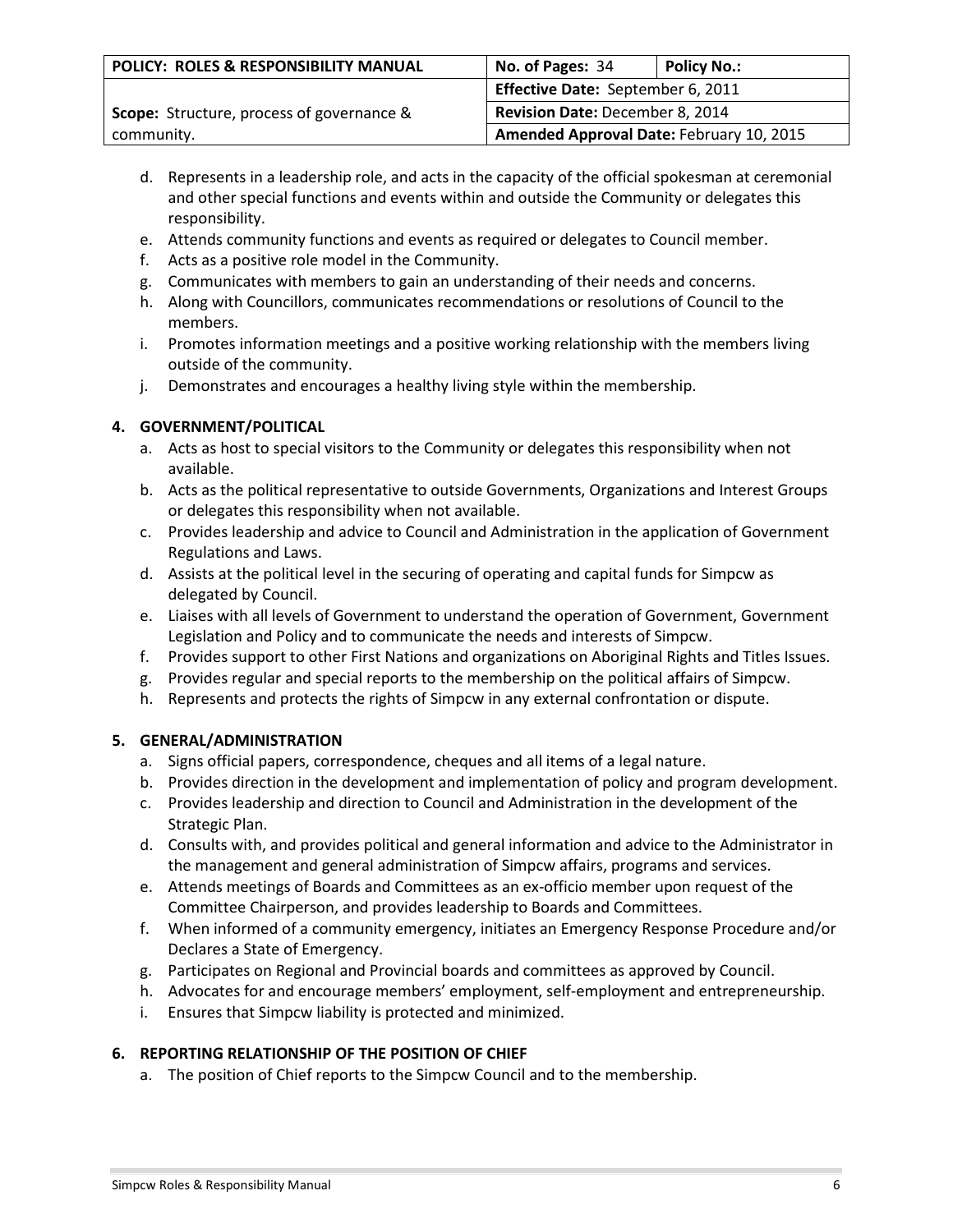| POLICY: ROLES & RESPONSIBILITY MANUAL            | No. of Pages: 34                         | <b>Policy No.:</b> |
|--------------------------------------------------|------------------------------------------|--------------------|
|                                                  | Effective Date: September 6, 2011        |                    |
| <b>Scope:</b> Structure, process of governance & | Revision Date: December 8, 2014          |                    |
| community.                                       | Amended Approval Date: February 10, 2015 |                    |

### **XI. RESPONSIBILITIES AND REPORTING RELATIONSHIP OF THE COUNCILLORS**

## **1. POSITION SUMMARY**

The Simpcw Councillor is an elected representative of the membership and is responsible for collectively governing and managing the community, political, business and administration affairs of Simpcw with a goal to improve the quality of life of the individual and the collective membership.0

# **2. SPECIFIC RESPONSIBILITIES OF THE COUNCILLOR**

### **a. Government:**

- i. Act as the government for Simpcw.
- ii. Provides fair, effective and consistent leadership in the management of the community, political financial and operating affairs of Simpcw.
- iii. Attends and participates in regular meetings of Simpcw Council, special and general Simpcw meetings.
- iv. Attends and participates in Tribal Council or other political meetings as assigned, or appropriate.
- v. Appoints Chair of Simpcw Council meetings in the absence of the Chief.
- vi. Supports the Chief, in his or her role, as the political representative of Simpcw to Governments, Organizations and Interested Groups.
- vii. Acts on behalf of the Chief as delegated or appointed by Simpcw Council.
- viii. Maintains a current knowledge of the authority, jurisdiction and policy of Simpcw Council.
- ix. Demonstrates and encourages teamwork within Simpcw Council and Administration.
- x. Oversee and mentors the role and responsibility of the Chief, and reviews and approves the appropriate remuneration for the position of Chief.
- xi. Assists in the orientation of new members of Simpcw Council.
- xii. Assists in the development and implementation of Simpcw Policies and/or Procedures.
- xiii. Monitors the Code of Ethics Policy of Chief and Council.
- xiv. Holds portfolios as approved by Simpcw Council.

# **b. Membership/Community:**

- i. Represents and supports the general well-being of Simpcw.
- ii. Promotes the social, cultural and economic development of Simpcw.
- iii. Communicates and consults with Simpcw members to understand their needs and concerns, and to provide for their fair representation within Simpcw Council.
- iv. Ensure membership concerns are documented, referred to Administration and resolved in an appropriate manner.
- v. Acts as a positive role model within the Community.
- vi. Attends community functions and events as delegated.
- vii. Attends emergency meeting of the Membership.
- viii. Promotes information meetings and a positive working relationship with members living both within and outside of the reserve.
- ix. Demonstrates a healthy living style.
- x. Defends or takes positions on behalf of Simpcw and Members in relation to off-reserve situations.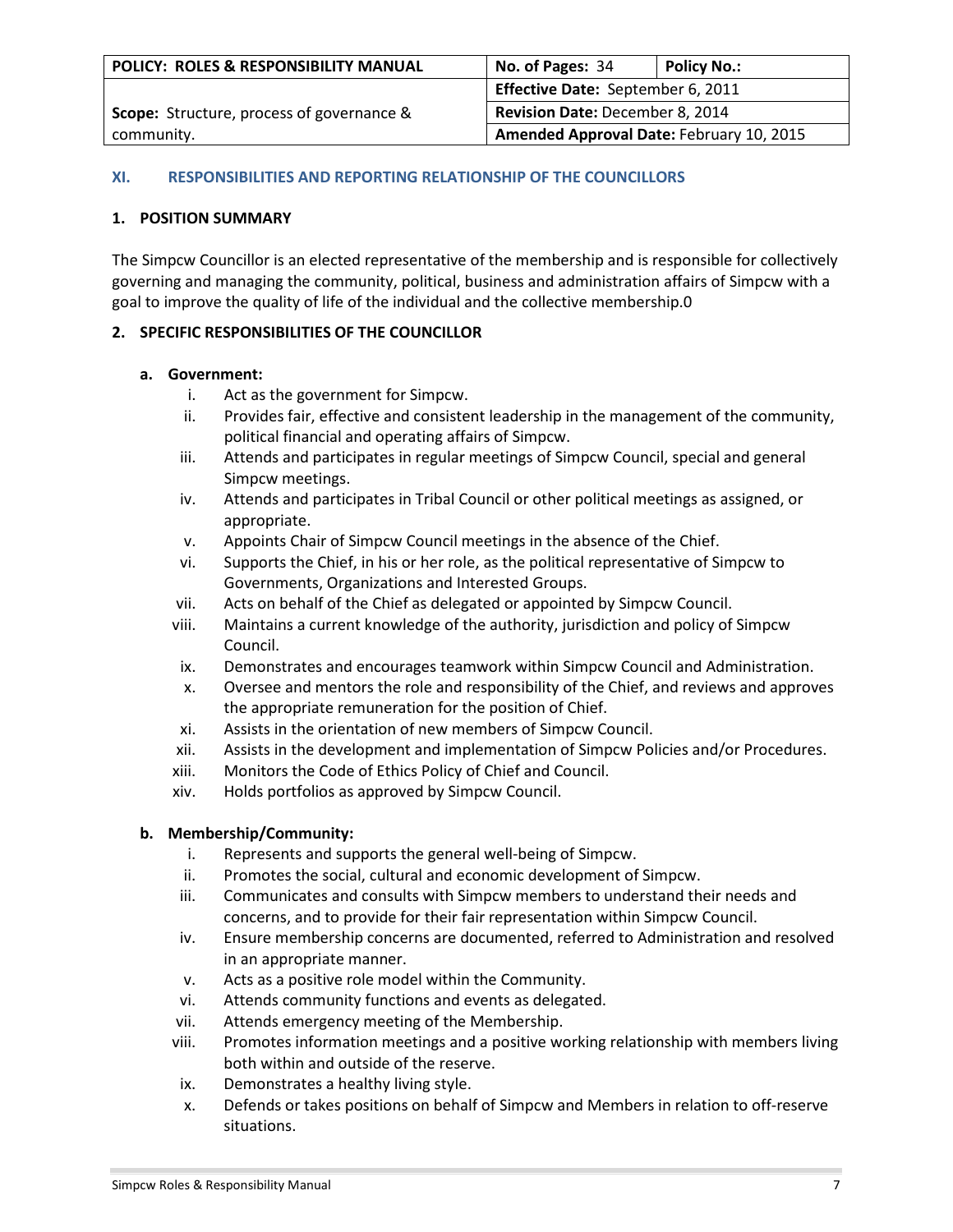| POLICY: ROLES & RESPONSIBILITY MANUAL            | No. of Pages: 34                         | <b>Policy No.:</b> |
|--------------------------------------------------|------------------------------------------|--------------------|
|                                                  | Effective Date: September 6, 2011        |                    |
| <b>Scope:</b> Structure, process of governance & | Revision Date: December 8, 2014          |                    |
| community.                                       | Amended Approval Date: February 10, 2015 |                    |

- xi. Establishes committees in support of the community and Administration with full support of Council.
- xii. Inform Chief if there is a Breach of Ethics.
- **c. Reporting Relationship of the Councillors:** Councillors shall report to the Simpcw Council and to the membership.

# **XII. COMMITTEE/BOARD - RESPONSIBILITIES AND REPORTING RELATIONSHIP**

# **1. POSITION SUMMARY**

- a. A Councillor appointed by Simpcw Council, to a Committee/Board, is responsible for representing the interests of Simpcw Council and the community, to a Program of the Administration, and providing leadership and support to Administration in the delivery of Administration Programs and services to the membership.
- b. Committees are assigned to Council members. This practice ensures that at least one member of Council fully understands each program within Administration, and can advise the rest of Council should aspects of the program require Council attention.
- c. The Responsibilities include:
	- i. Ensures that there is approved Terms of Reference of Committees and Boards, provides leadership and support to Boards and Committees, and monitors the work of Committees.
	- ii. Participates on Committees and Boards as approved by Simpcw Council.
	- iii. Becoming completely knowledgeable about her/his assigned program.
	- iv. Meeting with the Administrator, Program Manager and/or Coordinator to regularly to gain an understanding of the operation of the program (policies, workload, staffing, challenges, etc.).
	- v. Attend meetings of a program advisory committee.
	- vi. Responding to program questions at meetings of Council in support of the Administrator, Program Manager and/or Coordinator and the program.
	- vii. Responding to questions from membership with a primary role to be one of clarifying and/or referring.
	- viii. Report to Simpcw Council with a secondary reporting relationship to Administration, as applicable.

# **2. AUTHORITY OF A COMMITTEE/BOARD MEMBER OR PORTFOLIO HOLDER**

The Committee/Board Member or Portfolio Holder is a liaison position and will not provide direction to the Administrator, Program Manager and/or Coordinator, or any program employee.

# **3. ACCOUNTABILITY OF A COMMITTEE/BOARD MEMBER OR PORTFOLIO HOLDER**

The Committee Member or Portfolio Holder is accountable to Simpcw Council for any action taken while performing the duties and responsibilities of the position.

# **4. SPECIFIC RESPONSIBILITIES**

a. Provide leadership for the Program/Issue and presents reports on the Program/Issue to Simpcw Council.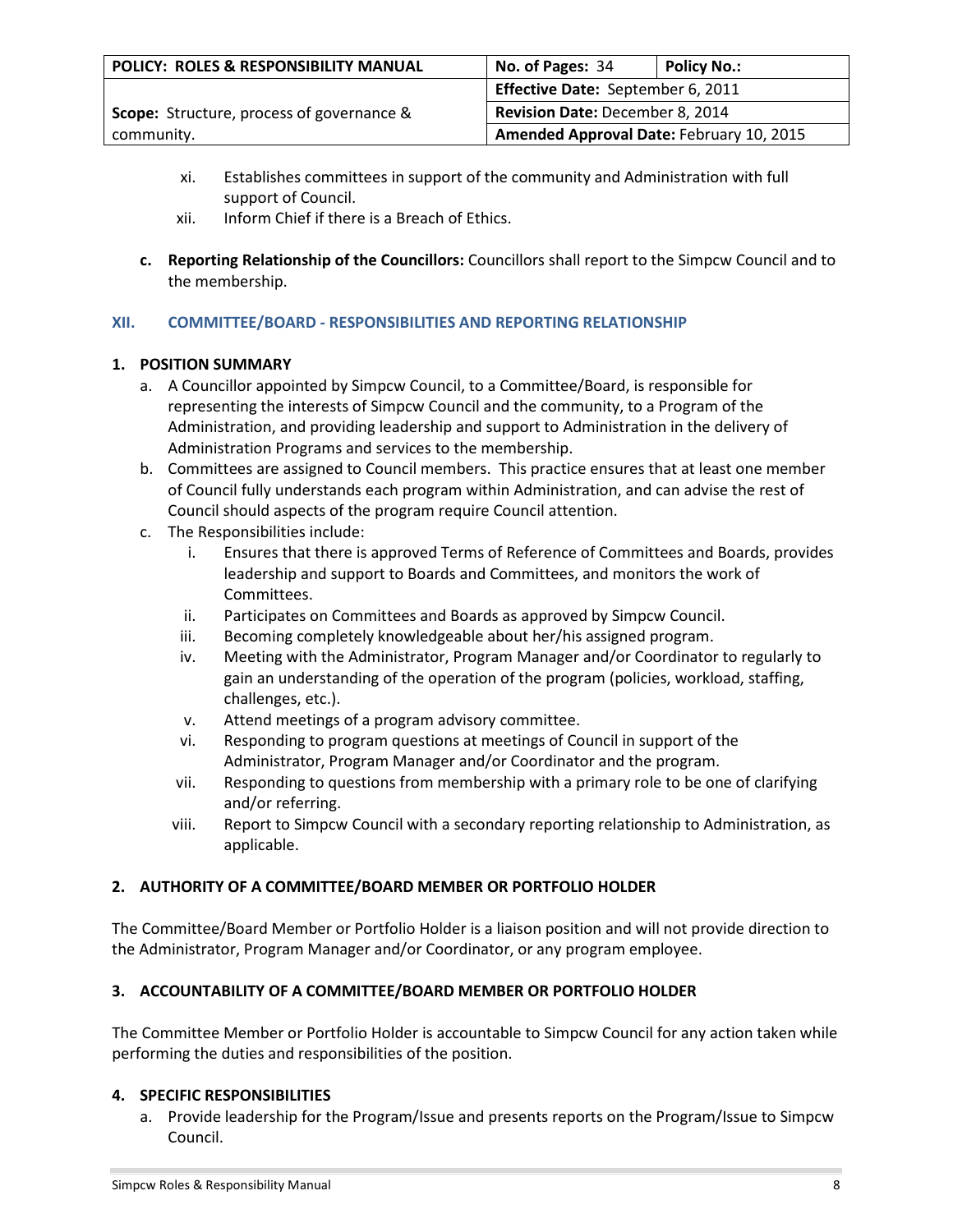| POLICY: ROLES & RESPONSIBILITY MANUAL            | No. of Pages: 34                         | <b>Policy No.:</b> |
|--------------------------------------------------|------------------------------------------|--------------------|
|                                                  | Effective Date: September 6, 2011        |                    |
| <b>Scope:</b> Structure, process of governance & | Revision Date: December 8, 2014          |                    |
| community.                                       | Amended Approval Date: February 10, 2015 |                    |

- b. Liaises between the Committee/Board, Simpcw Council, Administration and the Membership.
- c. Participates in the development of the Committee/Board Terms of Reference and supports the Board/ Committee in accordance with the Terms of Reference as approved by Simpcw Council.
- d. Can act as Chair of Committee/Board Meetings and attends regular scheduled meetings of Committee/Board and other related meetings as requested.
- e. Advise the Committee/Board and Administration as to Simpcw Council goals and objectives in support of Committee/Board planning.
- f. Provides support in the recruitment and selection of Committee/Board members.
- g. Assists in representing the Program at the political level and liaises with Government Agencies and other Organizations, as requested by Simpcw Council.
- h. Ensures that the program concerns of the Simpcw members are resolved or dealt with fairly and professionally.
- i. Provides direction to the Administrator to ensure the needs of Simpcw membership are identified and reflected in the program and service delivered to Simpcw members.
- j. Provides support to Administration in the negotiation of program and funding agreements, as requested.
- k. Provides support to the Administrator in the development and presentation of program and operation budgets to Simpcw Council.
- l. Provides support to the Administrator in recommending changes to Simpcw Council, related to the delivery of programs and services.
- m. Provides support to the Administrator and the Program Manager/Coordinator in the development of program and operating policies.
- n. Provides information and support to the Administrator and the Program Manager/Coordinator for the formal review of Administration programs and services.
- o. Assists the Administrator and the Program Manager/Coordinator in representing the Program(s) to the Simpcw Membership.
- p. Works with the Simpcw Administrator and the Program Manager/Coordinator to ensure the Program and its services operate within the approved Program budget, program plan and policy, and in accordance with the Simpcw Mission Statement.
- q. Attends related Program workshops and seminars, where needed.
- r. Prepares and provides regular Program reports to Simpcw Council related to the portfolio.
- s. Participates on the employee Selection Committee for the hiring of Program employees as required and within *Human Resource Policy*.
- t. Provides information and support to the Simpcw Administrator for the formal performance evaluation of the Program Manager/Coordinator.
- u. Maintains a current knowledge of the Administration programs, services, policies, procedures and government legislation, related to the portfolio.

### **5. RESPONSIBILITIES AND REPORTING RELATIONSHIP OF COMMITTEE/BOARD OF COUNCIL**

- a. The Simpcw Council will have responsibility and authority to appoint Committees/Boards, including Standing/Special Committees, designed to serve an on-going defined and temporary purpose or service. "Example " of Standing Committees:
	- i. Health and Welfare
	- ii. Education
	- iii. Housing
	- iv. Capital
	- v. Personnel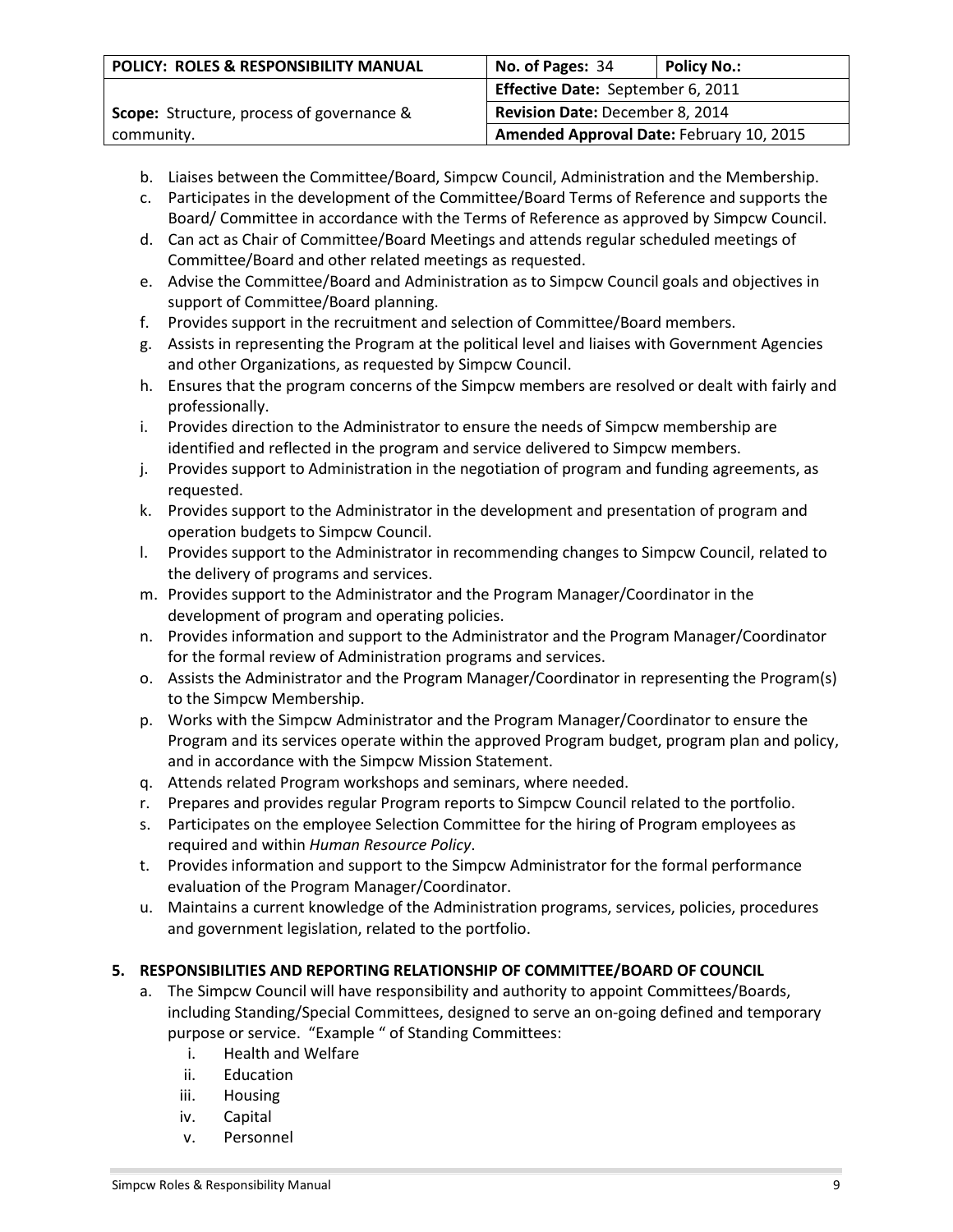| POLICY: ROLES & RESPONSIBILITY MANUAL            | No. of Pages: 34                         | <b>Policy No.:</b> |
|--------------------------------------------------|------------------------------------------|--------------------|
|                                                  | Effective Date: September 6, 2011        |                    |
| <b>Scope:</b> Structure, process of governance & | Revision Date: December 8, 2014          |                    |
| community.                                       | Amended Approval Date: February 10, 2015 |                    |

- vi. Finance
- vii. Others as needed
- b. Standing and Special Committees can be established by Council to help meet Council's responsibilities and to make government and the management of Administration affairs more effective. This may include involving community members to participate on Boards and Committees.
- c. Council's responsibility is to establish and approve clear and definitive terms of references for all Standing and Special Committees. Council shall have the sole responsibility to organize Boards and Committees to carry out, not take over, the trustee's role of Council, as Council is ultimately responsible, and potentially liable, for all its decisions, including decisions made by Boards and Committees and the Board Administrator.
- d. All Boards and Committees must have a Letter of Delegation approved by Simpcw Council Resolution.
- e. The Simpcw membership shall have the authority, in an organized assembly, to establish Committees for resolving issues too technical or complex for the whole membership. Such Committees shall be advisory in nature, and report their findings or recommendations to the Simpcw membership in a subsequent assembly.
- f. No Committee of the Simpcw shall be established having more authority than Council, or to do the work of the Council or Simpcw Administration.
- g. Boards and Committee performance shall be assessed annually at end of fiscal year.
- h. Annual reports of Boards and Committees must be provided for Simpcw Council.
- i. Council Portfolio shall act as Chairperson unless otherwise agreed upon in Terms of Reference.
- j. Portfolio Holder shall be responsible to ensure reports to Council.

### **6. SPECIFIC RESPONSIBILITIES OF BOARDS AND COMMITTEES**

- a. Develops the Terms of Reference for their Committee, reviews the Terms of Reference with Administration, or Council as applicable, and presents the Term of Reference to the Council for approval.
- b. Works within Simpcw Policy as approved by the Council.
- c. Works within the Terms of Reference as approved by the Council.
- d. Assists in recruiting Simpcw membership to participate on Boards and Committees.
- e. Promotes the Boards or Committees role and mandate within the Community and encourages Simpcw membership participation in committee meetings and community consultation sessions.
- f. Provides support to Administration and Council in identifying Simpcw member needs and issues.
- g. Researches special issues and subjects in support of the Simpcw as requested by the Council or Administration.
- h. Prepares and presents special and regular reports to the Council, Administration and Simpcw Membership.
- i. Works cooperatively with Portfolio Holder where applicable, and Administration in the discharge of Committee responsibilities.
- j. Solicits advice and support from other committees and organizations as required.
- k. Provides support to Administration in the formal review of Simpcw programs and services.
- l. Maintains a current knowledge of related Administration programs, services, policies and procedures.
- m. Operates within the Simpcw Mission Statement.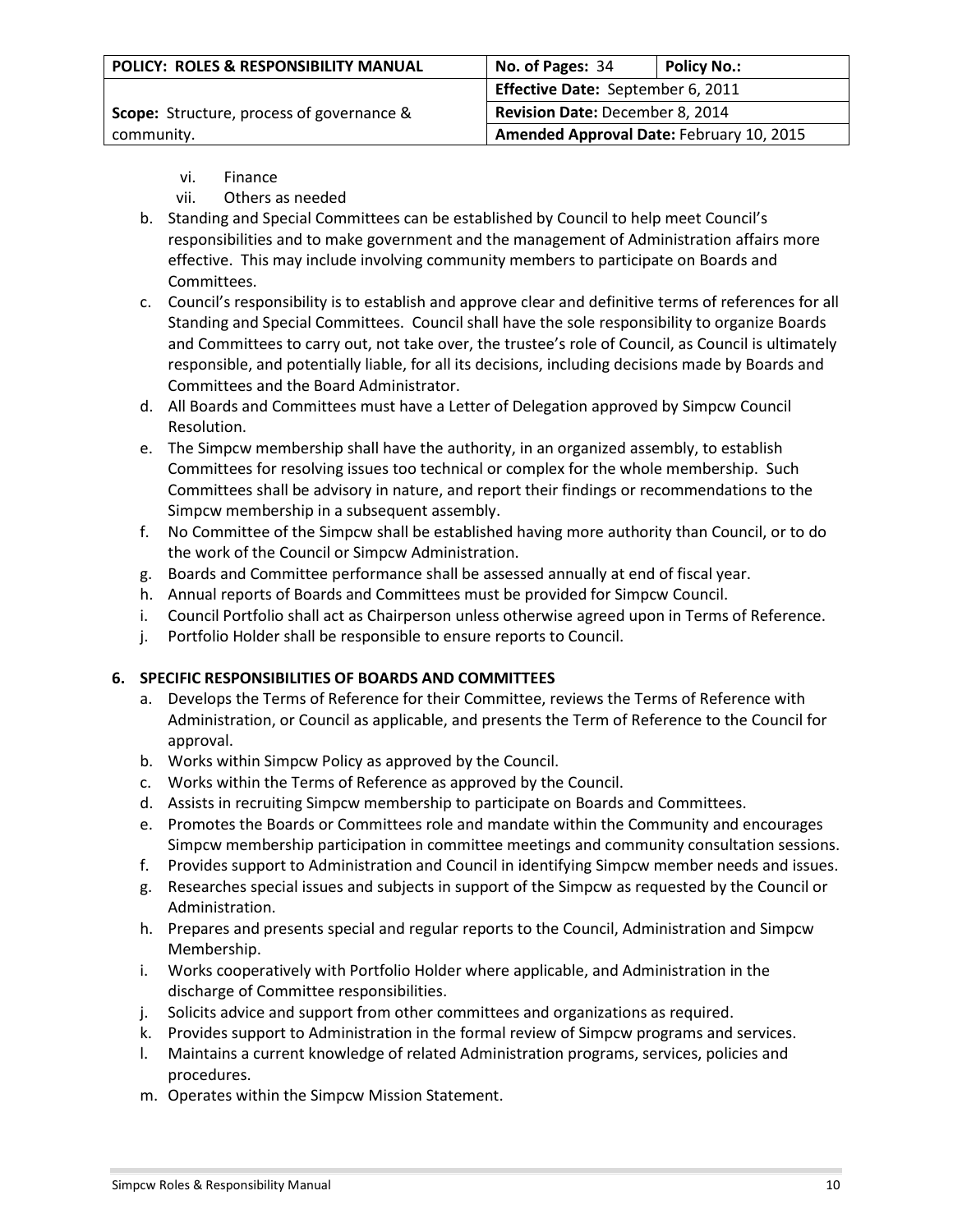| POLICY: ROLES & RESPONSIBILITY MANUAL            | No. of Pages: 34                         | <b>Policy No.:</b> |
|--------------------------------------------------|------------------------------------------|--------------------|
|                                                  | Effective Date: September 6, 2011        |                    |
| <b>Scope:</b> Structure, process of governance & | Revision Date: December 8, 2014          |                    |
| community.                                       | Amended Approval Date: February 10, 2015 |                    |

## **XIII. QUALIFICATION FOR OFFICE AND DISQUALIFICATION FROM OFFICE**

## **1. In order to qualify for office an individual must be:**

- a. An individual qualified as an Elector.
- b. In the case of a Kúkwpi7, only an Elector who has been ordinarily resident on the reserve for a full six (6) months prior to the date of the nomination meeting.
- c. In the case of an off-reserve TЌwenem7i'ple7, only a qualified candidate who has been ordinarily resident off the reserve for a full six (6) months prior to the date of the nomination meeting.
- d. In the case of an on-reserve TЌwenem7i'ple7, only an Elector who has been ordinarily resident on the reserve for a full six (6) months prior to the date of the nomination meeting.
- e. Must a member of the Simpcwúl'ecw.
- f. An individual who is not disqualified by:
	- i. within 20 years of the date of an election, having been convicted of a *Criminal Code of Canada* offense by indictment; or
	- ii. within three (3) years of the date of the election, having been convicted of a *Criminal Code of Canada* offense by summary judgment.
- g. The Administrator is ineligible from the nomination of office; with the exception of:
	- i. a leave of absence is approved, or
	- ii. Or a formal resignation has been received prior to the Election date.
- h. A Simpcw Council member disqualified from completing a term in office is ineligible as a candidate for any open offices for Council occurring during that term of office, but may not stand as a candidate for the next two (2) consecutive Election Terms.
- i. An individual qualified for office may be nominated and run for both the office of Kúkwpi7 and TЌwenem7i'ple7.
- j. A candidate standing for office as Kúkwpi7 may also stand for office as TЌwenem7i'ple7 provided such candidate declares, at the time of the nomination, that he or she is so standing for office and that he or she will accept the office of TЌwenem7i'ple7 in the event that he or she is not elected as Kúkwpi7.
- k. An individual who is confirmed by the Administrator, to be in Good Financial Standing.
- l. Remits a non-refundable payment in the amount of \$200.00 to the Electoral Officer prior to the end of the nomination meeting.

### **2. Disqualification From Continuing To Hold Office:**

- a. A Simpcw Council member who, while holding office, is convicted of an offense under the *Criminal Code of Canada* will be disqualified from completing his or her term.
- b. A Simpcw Council member missing two (2) consecutive meetings may be disqualified from completing his or her term in office by a 2/3 majority vote of the Simpcw Council, and the individual subject to such disqualification will not be entitled to vote in this regard.
- c. A Simpcw Council member who ceases to be Ordinarily Resident for the office for which he or she was elected will be disqualified to complete his or her term of office.
- d. A Kúkwpi7 who ceases to be Ordinarily Resident on Reserve will be disqualified to complete his or her term of office.
- e. A Simpcw Council member who fails to adhere to the *Roles and Responsibilities of Simpcw Council* as set out herein may be disqualified from completing his or her term in office by a 2/3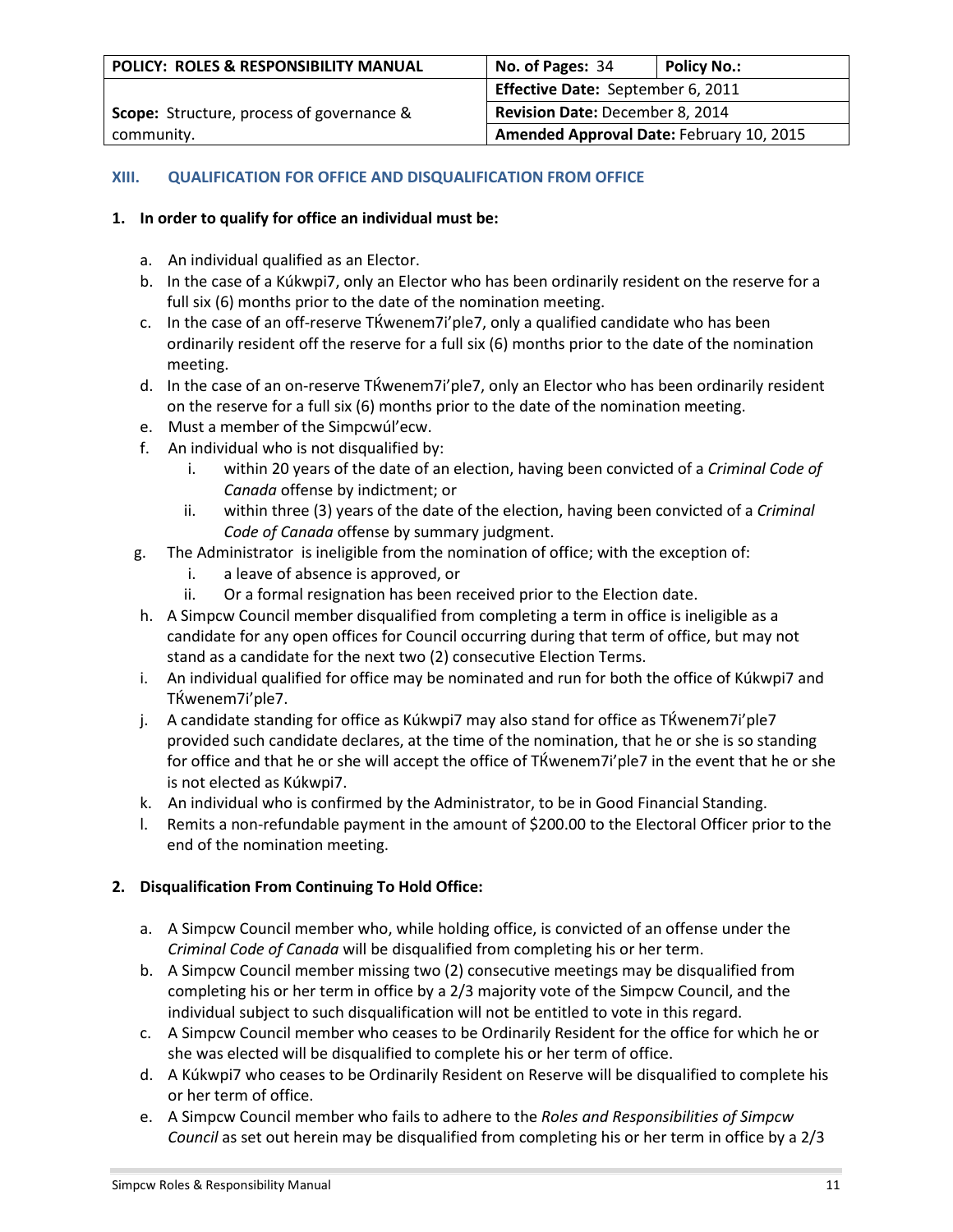| POLICY: ROLES & RESPONSIBILITY MANUAL            | No. of Pages: 34                         | <b>Policy No.:</b> |
|--------------------------------------------------|------------------------------------------|--------------------|
|                                                  | Effective Date: September 6, 2011        |                    |
| <b>Scope:</b> Structure, process of governance & | Revision Date: December 8, 2014          |                    |
| community.                                       | Amended Approval Date: February 10, 2015 |                    |

majority vote of the Simpcw Council, and the individual subject to such disqualification will not be entitled to vote in this regard.

- f. A Simpcw Council member who ceases to be in Good Financial Standing will be given ten (10) business days to resolve the debt.
- g. All of the above noted shall be by a 2/3 majority vote of the Simpcw Council to be disqualified from completing the term in office.

# **XIV. APPEAL FROM DISQUALIFICATION FOR CONTINUING TO HOLD OFFICE**

- 1. Simpcw Council will appoint an Arbitrator to hear matters concerning Simpcw Council within 30 days of the date of Election.
- 2. If an Arbitrator has not been appointed within the time set out in Section 1, the Administrator shall appoint an Arbitrator as soon as possible.
- 3. Simpcw Council is charged with the responsibility of determining whether or not a Kúkwpi7 or TЌwenem7i'ple7 is disqualified from continuing to hold office.
- 4. In the event Simpcw Council determines that an individual is disqualified from continuing to hold office as Kúkwpi7 or TЌwenem7i'ple7, Simpcw Council will so notify this individual, in writing, within two (2) days of such determination.
- 5. The Simpcw Council member whose office has been determined disqualified or in the case of illness or incapacity of such Simpcw Council member, a Simpcw Council member acting on his or her behalf, may appeal the Council's decision by filing a notice of appeal together with the supporting documents and a security deposit of One Hundred Dollars (\$100.00), with the Arbitrator within ten (10) days of receiving notice of the decision.
- 6. The Simpcw Council member who has been determined by Simpcw Council disqualified from continuing to hold office shall pay, if unsuccessful, 50% of the expenses of the cost of the Arbitrator incurred in the appeal process.
- 7. Where no Arbitrator has been appointed, an appeal shall be filed with the Administrator who shall upon receipt request Simpcw Council to Appoint an Arbitrator.
- 8. The Arbitrator, may, at his or her discretion, give directions for:
	- a. fixing the date, time and place for hearing the appeal(s);
	- b. designating the method of taking evidence, either by sworn declaration or written testimony, or both;
	- c. designating what individuals are to be notified and how they are to be served; and
	- d. dealing with any matter or other thing not otherwise provided for in this section.
- 9. A copy of the notice of appeal and any documents relied upon by Simpcw Council or other individuals, shall be delivered to the Simpcw Council member who has been determined disqualified from continuing to hold office.
- 10. The notice of appeal and supporting documentation shall be delivered to the Arbitrator at least 14 days prior to the hearing.
- 11. The Simpcw Council member who has been disqualified from continuing to hold office may file a written reply to the Arbitrator at least four (4) days prior to the hearing.
- 12. The Arbitrator shall issue a written decision together with reasons in every appeal.
- 13. If the Appellant is appealing the decision of the Simpcw Council, the Arbitrator may:
	- a. confirm the determination of Simpcw Council and declare the office vacant; or
	- b. reverse the decision of Simpcw Council and declare the Simpcw Council member qualified for continuing to hold office.
- 14. The Arbitrator shall provide a copy of the decision to the Administrator and to any party to an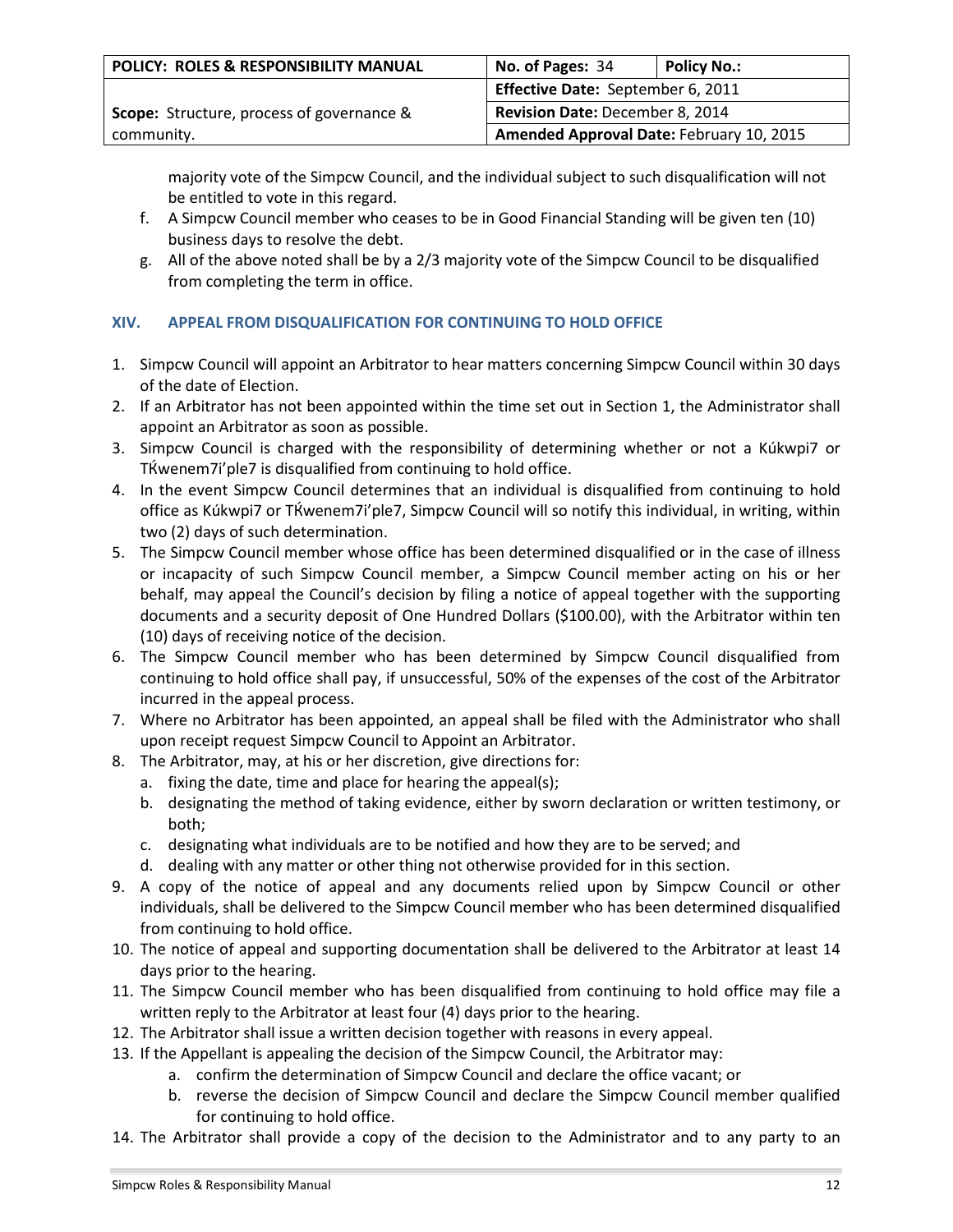| POLICY: ROLES & RESPONSIBILITY MANUAL            | No. of Pages: 34                         | <b>Policy No.:</b> |
|--------------------------------------------------|------------------------------------------|--------------------|
|                                                  | Effective Date: September 6, 2011        |                    |
| <b>Scope:</b> Structure, process of governance & | Revision Date: December 8, 2014          |                    |
| community.                                       | Amended Approval Date: February 10, 2015 |                    |

appeal.

- 15. The Arbitrator's decision shall be posted in the Simpcw Administration Building.
- 16. The decision of the Arbitrator is final and not subject to appeal.

## **XV. SIMPCW ADMINISTRATION**

- 1. Council has neither the time nor the skills to manage Simpcw operations. To carry out this management function, Council hires and supervises a senior executive from whom it requires direct accountability and to whom it delegates the responsibility and authority:
	- a. To handle the day to day business of the Simpcw;
	- b. To carry out operational programs; and
	- c. To allocate program resources.
- 2. This senior executive position is referred to as Simpcw Administrator.
- 3. The planning, development, administration and delivery of Simpcw programs and services shall be the sole responsibility of Administration. The management of the affairs of Administration shall be the responsibility of the Simpcw Administrator who is accountable only to Council.
- 4. The Simpcw Administrator shall have full day-to-day authority and accountability for the Administration of Simpcw affairs, to include the financial and human resource management affairs.
- 5. Simpcw Council shall recognize and accept the Simpcw Administrator's role through:
	- a. The development of a formal position description and performance standards,
	- b. The formal delegation of responsibilities and authority,
	- c. Defined accountability to the Council, and
	- d. The effective and appropriate supervision and evaluation of the Simpcw Administrator.
- 6. The Simpcw Administrator shall:
	- a. Maintain a close working relationship with Council,
	- b. Respect the authority and responsibility of Council,
	- c. Provide support and guidance to Council,
	- d. Maintain a good relationship with the Simpcw membership,
	- e. Accept full responsibility for the administration of Simpcw affairs,
	- f. Make informed decisions,
	- g. Lead by example, and
	- h. Ensure that all Administration programs and services are managed and delivered in a fair and effective manner.
- 7. Supervising the Simpcw Administrator:

Council must take the time and effort to provide direction, guidance and support to the Administrator, the senior employee of the Simpcw. Council must ensure adequate training, monitor and evaluate performance and pay an adequate wage for the work performed. Council should be the Simpcw Administrator's mentor – always available for advice on any matter. The Simpcw Administrator is the strongest ally Council has.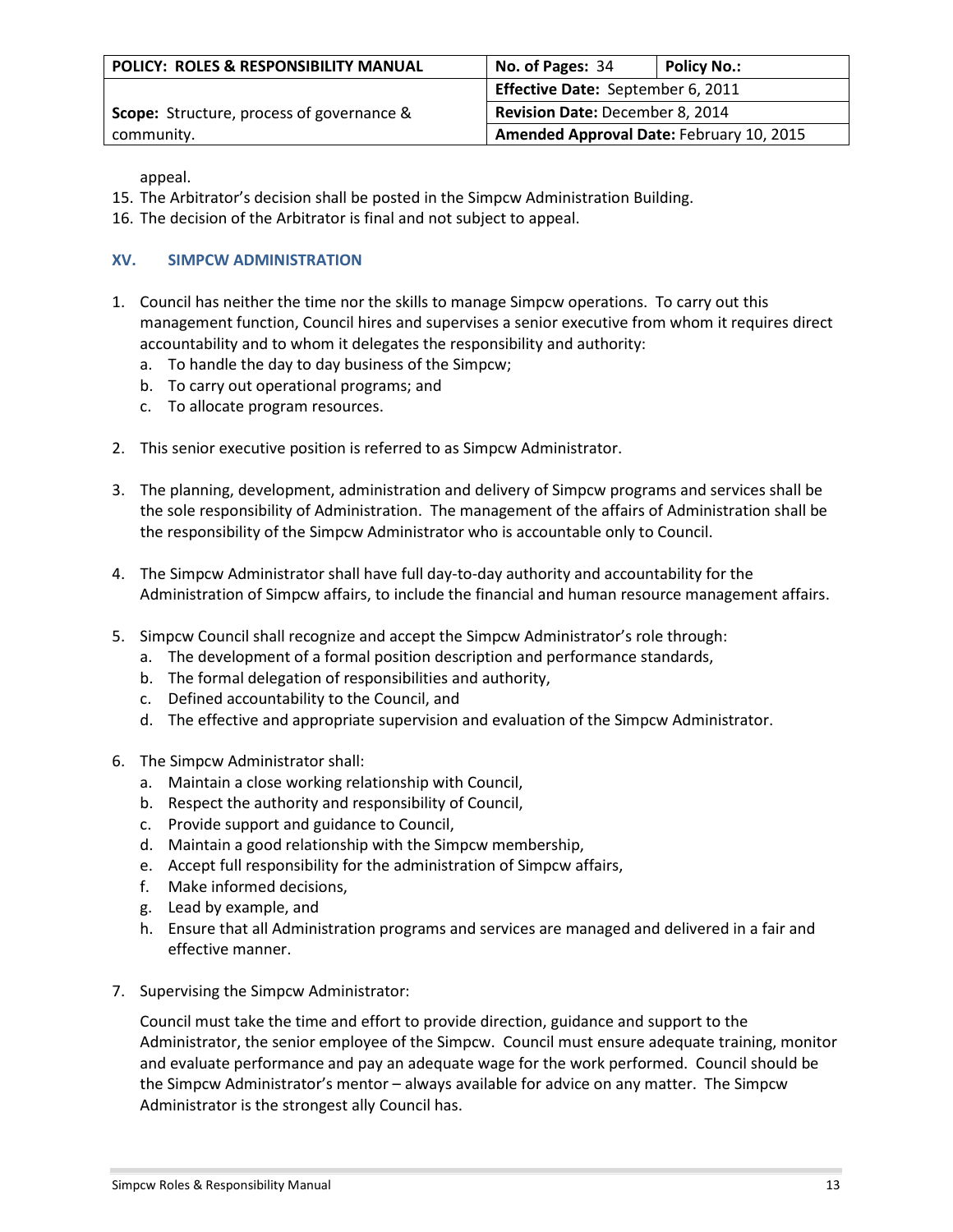| POLICY: ROLES & RESPONSIBILITY MANUAL            | No. of Pages: 34                         | <b>Policy No.:</b> |
|--------------------------------------------------|------------------------------------------|--------------------|
|                                                  | Effective Date: September 6, 2011        |                    |
| <b>Scope:</b> Structure, process of governance & | Revision Date: December 8, 2014          |                    |
| community.                                       | Amended Approval Date: February 10, 2015 |                    |

- a. Chief and Council will recognise and accept the Simpcw Administrator's role by:
	- i. Formal job description and employment contracts;
	- ii. Formal delegation of responsibilities;
	- iii. Formal delegation of authority for (1) budgets (2) personnel, (3) programs, and
	- iv. Delineation of accountability.
- b. Chief and Council must separate the politics of Council from the business of Simpcw Management:
	- i. The Chief Councillor and the Simpcw Administrator must have the closest possible working relationship-but they must not try to do each other's jobs.
	- ii. The Simpcw Administrator is accountable to Council, which is accountable to the Membership.
	- iii. The Simpcw Administrator makes "action" decisions; Council makes "idea" decisions.
	- iv. The Simpcw Administrator makes short-term decisions; Council makes long-term decisions.
	- v. The Simpcw Administrator proposes policies to Council, Council establishes policies, and the Simpcw Administrator manages within the policies.
	- vi. The Simpcw Administrator develops the annual program and budget; Council approves the annual program and budget.
	- vii. Council delegates responsibility to the Simpcw Administrator; the Simpcw Administrator delegates responsibility to Program Managers and other Simpcw staff.
	- viii. Council supervises the Simpcw Administrator; the Simpcw Administrator supervises Program Managers.
	- ix. Council monitors overall Simpcw performance; the Simpcw Administrator monitors operational performance.
- c. Monitoring Performance
	- i. To give direction to the Simpcw Administrator regarding Council priorities and concerns; and to be able to answer the questions of the Membership. Council must continually monitor the performance of all Simpcw activities.
- 8. General/Administration
	- a. Monitors the overall affairs of the Simpcw Administrator to ensure that all programs and services are developed and delivered in accordance with the approved Mission Statement of the Simpcw.
	- b. Coordinates and participates in the development of the Strategic Plan, and ensures the Strategic Plan is implemented as approved by Simpcw Council and the Simpcw Membership.
	- c. Provides leadership and direction to the Administrator in the development of operating and capital plans.
	- d. Approves all operating and capital Plans and monitors the management of Plans through reports provided by the Administration and/or Portfolio Holders.
	- e. Provides leadership and direction to the Simpcw Administrator in the development and management of the Simpcw operating and capital budgets, and ensures the Simpcw financial affairs are managed within budget.
	- f. Reviews and bring Council for approval, all proposals for funding and monitors the management of funding agreements, as provided within Administration Financial Policy.
	- g. Reviews, approves and reports to the Simpcw membership on the annual financial audit.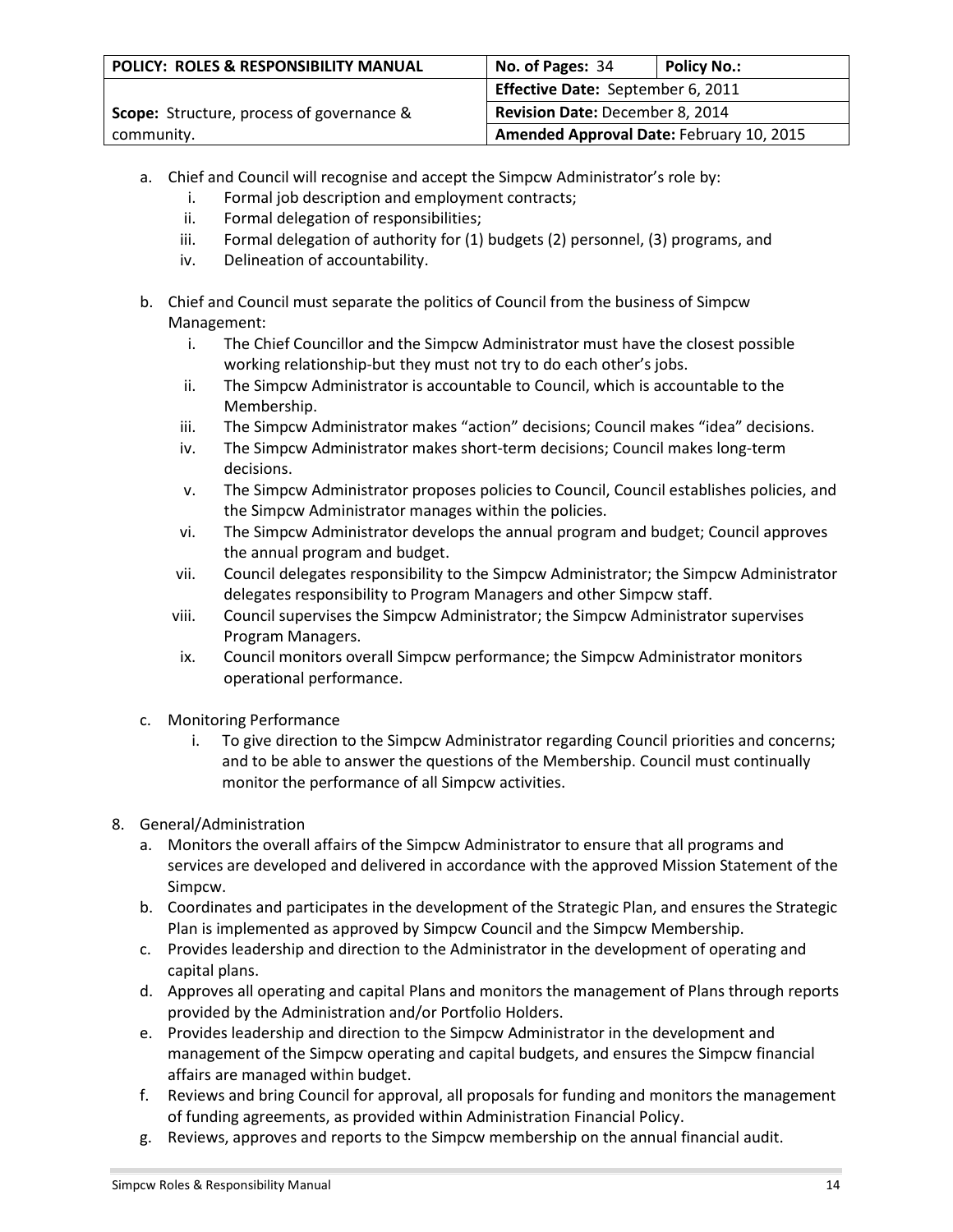| POLICY: ROLES & RESPONSIBILITY MANUAL            | No. of Pages: 34                         | <b>Policy No.:</b> |
|--------------------------------------------------|------------------------------------------|--------------------|
|                                                  | Effective Date: September 6, 2011        |                    |
| <b>Scope:</b> Structure, process of governance & | Revision Date: December 8, 2014          |                    |
| community.                                       | Amended Approval Date: February 10, 2015 |                    |

- h. Approves all community planning and development projects.
- i. Understands, approves and monitors the delivery of Programs and services to the Simpcw membership and ensures that all Programs and services are managed as approved by Simpcw Council.
- j. Provides leadership and support to Administration in the development and management of Programs and services to ensure that all programs and services are administered fairly and effectively.
- k. Reviews and evaluates all programs operated by, or on behalf of the Simpcw.
- l. Approves all capital purchases and sales.
- m. Enters into legal contracts/agreements, as approved by Simpcw Council and/or the Simpcw Membership.
- n. Authorizes Simpcw expenditures, as approved by Simpcw Council and/or Simpcw Membership.
- o. Approves and provides direction to the Simpcw Administrator in the development and management of operating policy, human resource, and financial policy.
- p. Provides leadership and direction to the Simpcw Administrator in the development and management of by-laws, and monitors the enforcement of by-laws.
- q. Participates on the hiring and selection committee as defined within the Human Resource Policy.
- r. Provides leadership and support to the Simpcw Administrator, and evaluates the performance of the Administrator, in accordance with Human Resource Policy.
- s. Ensures that all employees are treated fairly and administered in accordance with approved Human Resource policy.
- t. Participates on Regional and Provincial Boards and Committees as approved by Simpcw Chief and Council.
- u. Keeps the Administrator informed of any key issues and decisions that may affect the overall affairs of the Simpcw Administration.
- v. Advocates for and encourage Simpcw employment, self-employment and entrepreneurship.
- w. Declares a state-of-emergency and initiates an emergency response procedure, in the absence of the Chief.

# **XVI. RESPONSIBILITIES AND REPORTING RELATIONSHIP OF THE ADMINISTRATOR**

### **1. SPECIFIC RESPONSIBILITIES**

- a. Develops and implements a communications and consultation plan for each Program, to ensure that the needs of the Simpcw are identified, and that programs and services developed meet the needs of the Simpcw.
- b. Manages the affairs of the Simpcw in accordance with the directives of Simpcw Council
- c. Manages the Simpcw Administration affairs consistent with the Vision and Mission Statement as approved by Simpcw Council.
- d. Oversee the development, management and administration of all programs and services in support of the Simpcw First Nation.
- e. Provides professional advice and support to the Simpcw Council relating to program development and delivery, financial management, organization planning, interpretation of regulations and statutes, community development, and economic development initiatives
- f. Works cooperatively with Portfolio Holders in the management and delivery of programs and services to the Simpcw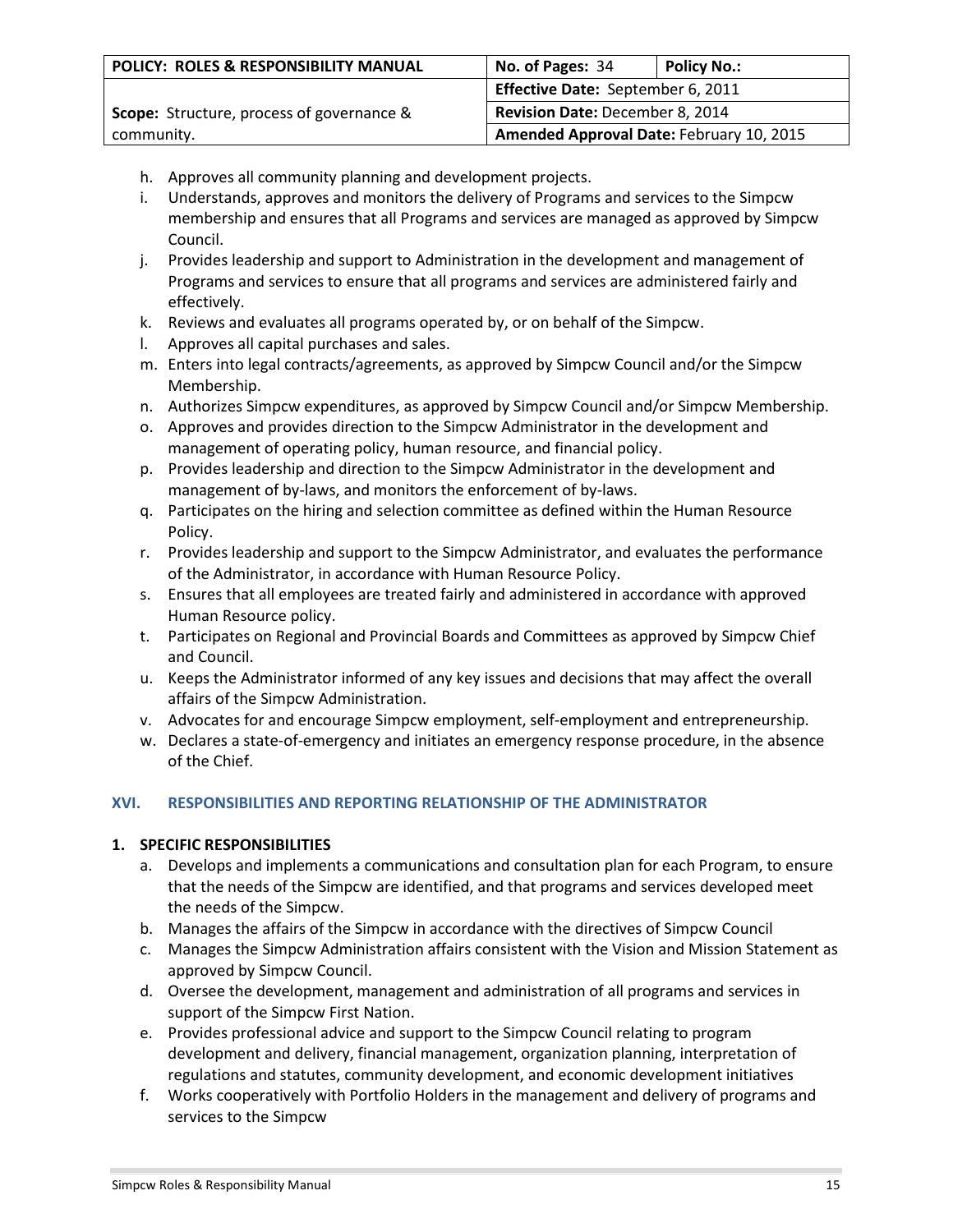| POLICY: ROLES & RESPONSIBILITY MANUAL            | No. of Pages: 34                         | <b>Policy No.:</b> |
|--------------------------------------------------|------------------------------------------|--------------------|
|                                                  | Effective Date: September 6, 2011        |                    |
| <b>Scope:</b> Structure, process of governance & | Revision Date: December 8, 2014          |                    |
| community.                                       | Amended Approval Date: February 10, 2015 |                    |

- g. Provides support and leadership to Boards and Committees and participates as a non-voting member on Committees
- h. Assists the Simpcw Council in the development and management of the Strategic Plan
- i. Provides leadership and support to the Program Coordinators, in the development of long-term and short-term operating plans, and administers the Plans as approved by the Simpcw Council
- j. Ensures that an appropriate level of funding is planned, secured and maintained to support the operating, program and service needs of the Simpcw
- k. Attends and participates in Simpcw General Meetings and meetings of Simpcw Council, when requested, and provides administrative support to the Simpcw Council
- l. Develops, manages and ensures that Simpcw operating, personnel and program policy area administered as approved by the Council
- m. Ensures that all programs and services are administered and delivered in accordance with funding agreements and applicable Government Regulations
- n. Liaises with other First Nations, Business, Governments and other Organizations in support of Simpcw Administration
- o. Develops and manages budgets as approved by the Simpcw Council
- p. Manages the day-to-day financial affairs of the Simpcw, and ensures that proper financial controls and procedures are developed and administered
- q. Works cooperatively with Boards and Committees in the management of the administration and program affairs of the Simpcw
- r. Provides advice to Simpcw Council on human resource matters
- s. Manage all employees within Administration in an effective and professional manner
- t. Carries out and supports the directives of the Simpcw Council
- u. Provides advice and support to the Simpcw Council in the assessment and development of business opportunities
- v. Ensures that accurate and current operating and program records are developed and maintained
- w. Promotes a fair, equal and efficient working relationship between Administration and the Simpcw, and ensures that all programs and services are managed in a professional and fair manner
- x. Develops and presents regular reports to the Simpcw
- y. Ensures that all employees of the Simpcw have the necessary skills and qualifications to perform their duties
- 2. **Reporting Relationship of Administrator:** The Simpcw Administrator reports to the Simpcw Council

### **XVII. ROLE OF MEMBERS**

- 1. Simpcw members elect representatives from within Simpcw membership to form the governance body or government of the Simpcw, they also perform, or exercise the following general Roles:
	- a. Contributor to Development Roles,
	- b. Approval Role through participation in established formalized process,
	- c. Monitor Role of Council decisions,
	- d. Accountability Role as community members, and
	- e. Advocacy Role.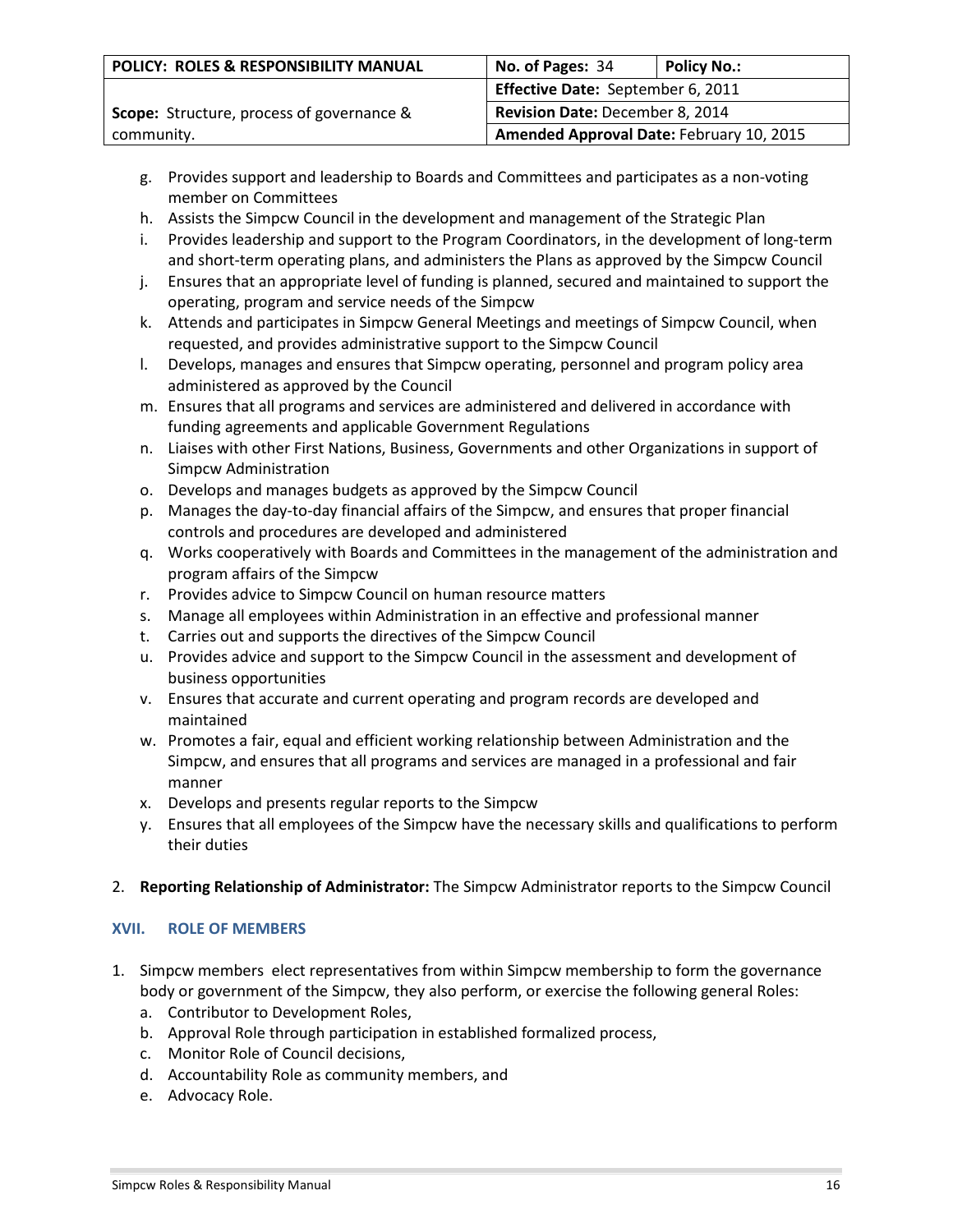| POLICY: ROLES & RESPONSIBILITY MANUAL            | No. of Pages: 34                         | <b>Policy No.:</b> |
|--------------------------------------------------|------------------------------------------|--------------------|
|                                                  | Effective Date: September 6, 2011        |                    |
| <b>Scope:</b> Structure, process of governance & | Revision Date: December 8, 2014          |                    |
| community.                                       | Amended Approval Date: February 10, 2015 |                    |

# 2. Simpcw Members' Responsibilities:

- a. Knowledgeable Simpcw members who know their rights and responsibilities can positively influence their leaders' actions
- b. Since members, collectively, are the owners of the Simpcw assets/resources, they need to monitor Simpcw and Chief and Council activities (and also provide leadership)
- c. Generally, community members have the authority to conduct business in community assemblies. Here they have an opportunity to listen to Chief and Council and other Simpcw members for understanding and sometimes clarification, to offer support and offer advice or provide direction. In addition, Simpcw members have an approval role on certain issues or areas through established formalized process
- d. Members should expect Chief and Council to keep them informed about Simpcw business, even between assemblies
- e. Community members delegate, through elections, the responsibility and authority to Chief and Council to act on their behalf, and in the best interests of the membership
- f. The *Indian Act* is generally silent on the role of community members
- g. Simpcw members can and shall expect Chief and Council to:
	- i. Act in the best interest of all members
	- ii. Use care, due diligence and skills in the performance of their duties and responsibilities
	- iii. Avoid conflicts of interest
	- iv. Report regularly and fully, Simpcw finances, projects, programs and services to Membership
- h. Delegating the responsibility for directing, controlling, and managing Simpcw business to Chief and Council **means** members have the right to ask questions in meetings
- i. Members should expect Council to establish a redress process
- j. Members may take a collective action and action could be taken against an individual Councillor for breach of duty through established formalized process
- k. On specific community issues, Simpcw members have the authority, in assembly, to establish committees for resolving issues too technical or complex for a large group. Such committees are most frequently, advisory in nature, and report their findings or recommendations to the Membership in a subsequent assembly
- l. Committees or members, or members will not have more authority than Council, or to do the work of Council or Administration staff
- m. Members exercise their right of ownership by holding accountable those to whom they have delegated authority
- n. Members are also accountable. Their responsibility include attending meetings, informing themselves of Simpcw business treating with dignity and respect the Chief Councillor and Councillors, staff members advisors and each other. Most importantly, community members have the responsibility to elect Chief and Council members who possess the necessary skills, experience and values to lead the community.
- o. Community members can rely on by-laws and policies including Governance policies. In addition, community members or staff can rely on Common Law, the Canadian Human Rights Act, or the Canada Labour Code, when their rights are in violation
- p. During normal office hours, community members should have reasonable access to the minutes of Council Meetings, by-laws, policy manuals and financial statements.
- 3. Summary of Responsibilities of Simpcw Members in exercising their Roles:
	- a. Contributes to the development and approves the Election process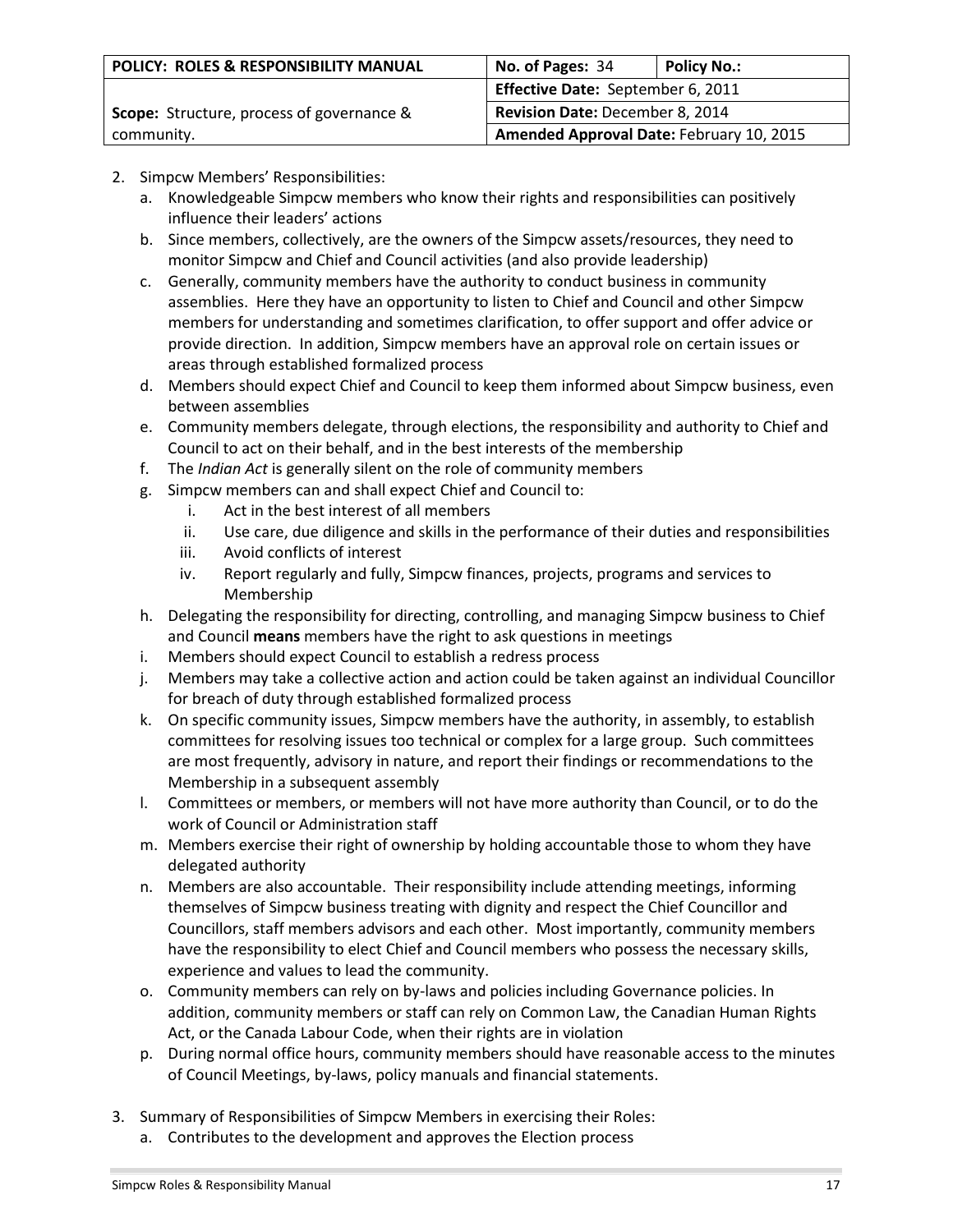| POLICY: ROLES & RESPONSIBILITY MANUAL            | No. of Pages: 34                         | <b>Policy No.:</b> |
|--------------------------------------------------|------------------------------------------|--------------------|
|                                                  | Effective Date: September 6, 2011        |                    |
| <b>Scope:</b> Structure, process of governance & | Revision Date: December 8, 2014          |                    |
| community.                                       | Amended Approval Date: February 10, 2015 |                    |

- b. Contributes to the development and approves the Governance Plan
- c. Contributes to the development and approves the Simpcw Vision
- d. Provides Council with a formal mandate
- e. Maintains a level of knowledge of governance and Simpcw affairs, and their rights and responsibilities, to positively influence Simpcw governance leaders in their decision making
- f. Monitors and makes informed decisions as to the performance of Chief and Councillors
- g. Attends and participates in Simpcw General Meetings
- h. Contributes to the development of Simpcw by-laws and approves by-laws through established formalized process
- i. Ensures Simpcw Council practices the principle of transparency, and keep members informed of important Simpcw issues and affairs, to include political, community, business, financial and administration
- j. Advocates for the rights of Simpcw members and the role, powers and duties of Simpcw Council
- k. Contributes to the development and approves the Simpcw's Strategic Plan
- l. Contributes to the development and approves the Simpcw's Community and Physical Plan
- m. Contributes to the development and approves the Simpcw's Economic Development Plan
- n. Establishes and participates on Committee formed by Simpcw members in Simpcw General Meetings. Such committees shall be advisory in nature, and report their findings or recommendations to the members in a subsequent General Simpcw Meeting
- o. Participates on Advisory Committees of Simpcw Council/Administration
- p. Participates on formal Board of Simpcw Business as appointed by Simpcw Council
- q. Participates on formal Board of Simpcw Societies as elected, or appointed by the Society's Constitution and by-laws
- r. Takes responsibility to maintain contact information with Simpcw Administration

# **APPENDICES**

- A. Swearing-In Procedure for Simpcw Council
- B. Oath of Office
- C. Simpcw Council Code of Ethics
- D. Simpcw Conflict of Interest
- E. SFN Ethics Committee Terms of Reference
- F. Simpcw Council Discipline Policy
- G. Simpcw Council Meeting Attendance Form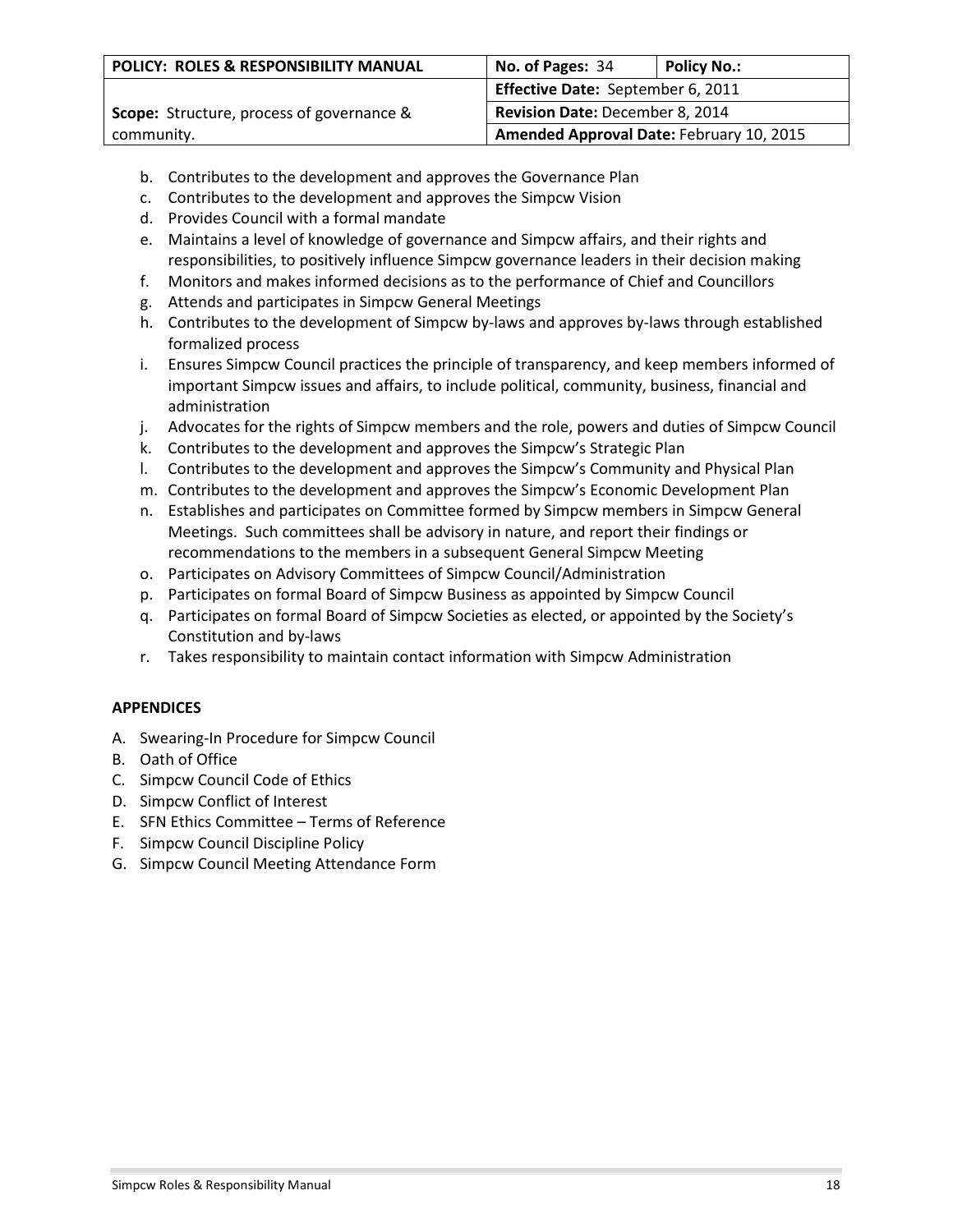| <b>POLICY: ROLES &amp; RESPONSIBILITY MANUAL</b> | No. of Pages: 34                         | Policy No.: |
|--------------------------------------------------|------------------------------------------|-------------|
|                                                  | Effective Date: September 6, 2011        |             |
| <b>Scope:</b> Structure, process of governance & | <b>Revision Date: December 8, 2014</b>   |             |
| community.                                       | Amended Approval Date: February 10, 2015 |             |

# **APPENDIX A**

# **SWEARING-IN PROCEDURE FOR SIMPCW COUNCIL**

The following procedure is for swearing in newly elected members of Simpcw Council at the Swearing-In Ceremony following an election and/or by-election.

- 1. Opening Prayer completed by Simpcw Elder.
- 2. Simpcw Hand drummers provide Welcome Song and/or Honoring Song.
- 3. Administering the Oath of Office:
	- a. Person administering the oath (legal counsel) explains the following:
		- i. Advise the assembled membership that this ceremony places the responsibility and authority of leadership upon the elected officials and establishes a bond of commitment between them and the membership.
		- ii. Tells the newly elected Council of the Simpcw First Nation to **"Please stand as your name is called, take your place in front of the head table, and face the assembled membership. If you are seated at the head table, please rise and stand in place behind your chair."**
		- iii. Asks assembled membership to **"Hold applause until the swearing-in ceremony is completed."**
		- iv. Slowly and clearly reads the names and office of election (Chief or Council).
- 4. Pledge of the Membership:
	- a. Person administering the oath (legal counsel) states to the assembled membership:
		- i. **"As a member of Simpcw First Nation, will you pledge your support and encouragement in helping the elected Simpcw Council about to be inaugurated? If so, please signify by saying, I will."**
		- ii. **"Thank you. Please be seated."**
- 5. Swearing In:
	- a. Person administering the oath (legal counsel) states to the Simpcw Council:
		- i. **"As this membership has just pledged their support to you, do you pledge to fulfill your individual responsibilities in representing the Simpcw First Nation; and to conduct yourselves in the best interest of the membership you serve? If so, please signify by saying, I will."**
	- b. The person administering the oath (legal counsel) will state the following declarations from the Oath of Office (Appendix B) to the elected Simpcw Council:
		- i. **I am of Secwepemc Blood ancestry.**
		- ii. **I will faithfully perform the duties of my office with dignity and mutual respect for others and strive to earn the respect of others.**
		- iii. **I will not allow my business, personal or family affairs to influence my decision making and I will always consider the best interests of the community when making a decision.**
		- iv. **I will uphold all Simpcw enacted policies, procedures, guidelines, codes, bylaws, customs, traditions or other laws of the Simpcw, and as learned from any general meetings of the Simpcw Members and from the Secwepemc Elders.**
		- v. **I will strive to preserve and enhance Simpcw language, culture and heritage.**
		- vi. **I will strive to maintain a proper place for our Simpcw Members in society.**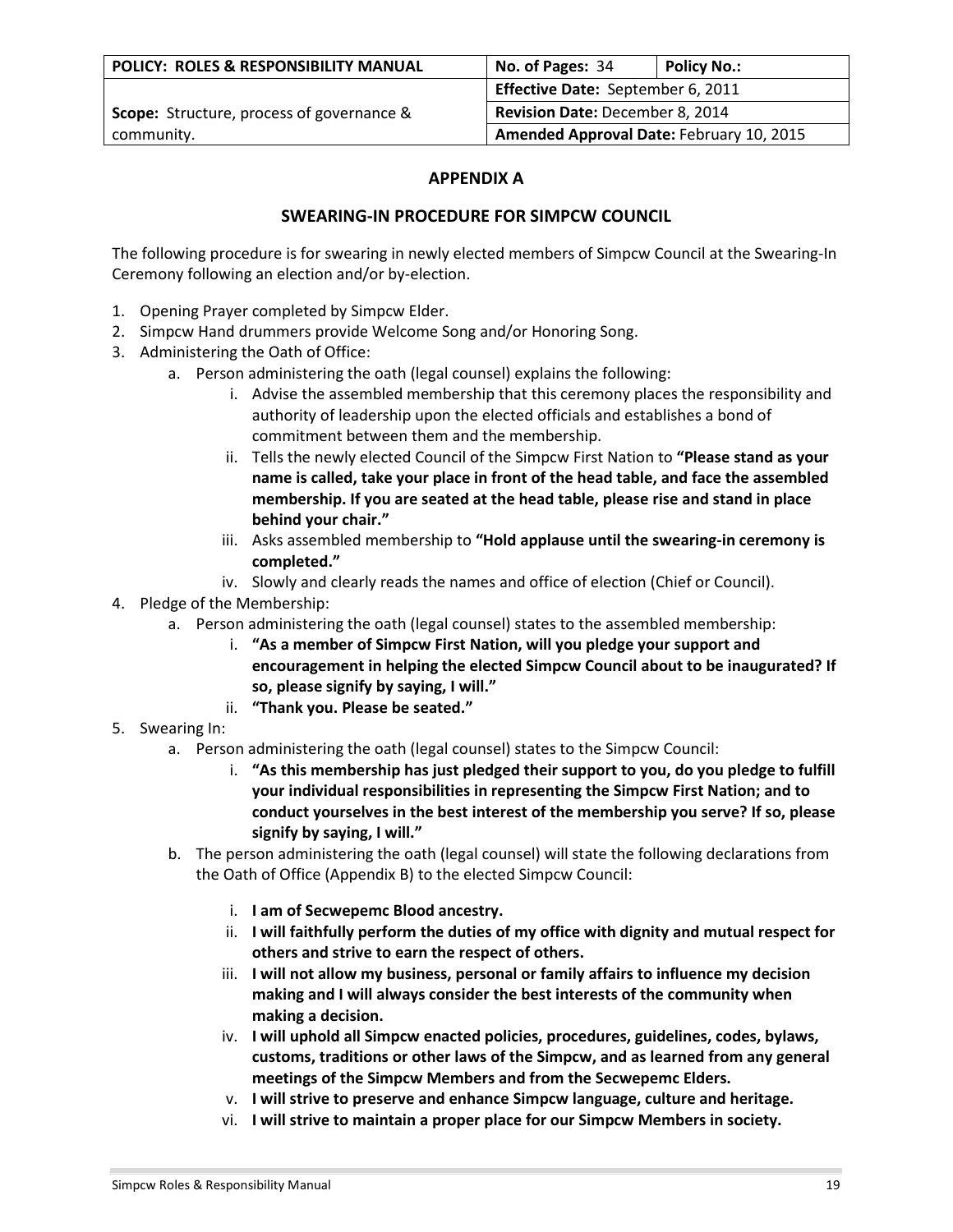| POLICY: ROLES & RESPONSIBILITY MANUAL            | No. of Pages: 34                         | <b>Policy No.:</b> |
|--------------------------------------------------|------------------------------------------|--------------------|
|                                                  | Effective Date: September 6, 2011        |                    |
| <b>Scope:</b> Structure, process of governance & | <b>Revision Date: December 8, 2014</b>   |                    |
| community.                                       | Amended Approval Date: February 10, 2015 |                    |

- vii. **I will be disqualified from completing my term if I am, while holding office, convicted of an offence under the Criminal Code of Canada.**
- viii. **I will be disqualified from completing my term if I miss two Council meetings without a reason acceptable to Council.**
- ix. **The provisions of the** *Simpcw TЌwem7iple7tn Customs Election Code* **and the**  *Simpcw Roles and Responsibilities Manual* **have full force and contractual effect between Simpcw and myself, governing my term on Council. I have had the opportunity to review both documents in full before signing this oath.**
- x. **I have signed a Simpcw First Nation Confidentiality Agreement.**
- xi. **I am subject to discipline by Council, up to and including dismissal from office, for any default by me under Simpcw laws.**
- xii. **I will promote unity amongst our Simpcwemc and other Secwepemc. As an elected Simpcw Council member I will fully support unity within our community and throughout our Secwepemc Nation.**
- c. The newly elected Simpcw Council will immediately execute the Oath of Office, attached as Appendix B in front of the assembled membership.
- 6. Conclusion:
	- a. Person administering the oath (legal counsel):
		- i. States to the newly elected Simpcw Council, **"Let me congratulate and wish each of you every success possible".**
		- ii. Leads assembled membership in applauding the new Simpcw Council.
		- iii. Turns microphone over to Chief of Simpcw First Nation.
	- b. Simpcw Council:
		- i. Returns to their seats.
		- ii. Chief addresses the assembled membership.
		- iii. Council addresses the assembled membership.
		- iv. Formal picture taken of full Council, including individual pictures.
- 7. End.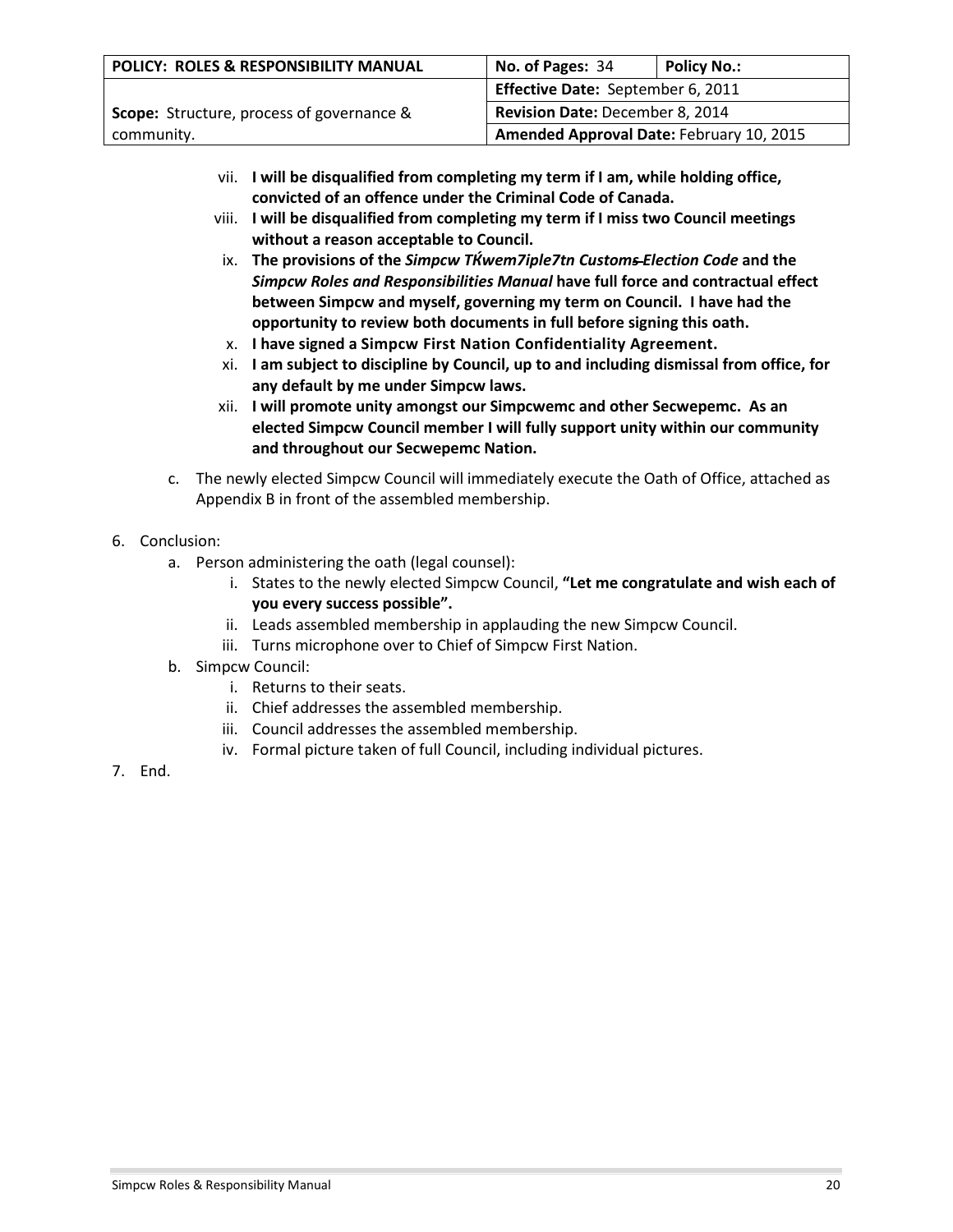## **APPENDIX B**

# **OATH OF OFFICE**

## **I**, \_\_\_\_\_\_\_\_\_\_\_\_\_\_\_\_\_\_\_\_\_\_\_\_\_\_\_\_\_\_, hereby declare that I have been elected as a member of Council of **the Simpcw First Nation and do declare that:**

- 1. I am of Secwepemc Blood ancestry.
- 2. I will faithfully perform the duties of my office with dignity and mutual respect for others and strive to earn the respect of others.
- 3. I will not allow my business, personal or family affairs to influence my decision making and I will always consider the best interests of the community when making a decision.
- 4. I will uphold all Simpcw enacted policies, procedures, guidelines, codes, bylaws, customs, traditions or other laws of the Simpcw, and as learned from any general meetings of the Simpcw Members and from the Secwepemc Elders.
- 5. I will strive to preserve and enhance Simpcw language, culture and heritage.
- 6. I will strive to maintain a proper place for our Simpcw Members in society.
- 7. I will be disqualified from completing my term if I am, while holding office, convicted of offence under the Criminal Code of Canada.
- 8. I will be disqualified from completing my term if I miss two (2) consecutive Council meetings without a reason acceptable to Council.
- 9. The provisions of the *Simpcw TЌwem7iple7tn Custom Election Code* and the *Simpcw Roles and Responsibilities Manual* have full force and contractual effect between Simpcw and myself, governing my term on Council. I have had the opportunity to review both documents in full before signing this oath.
- 10. I have signed a Simpcw First Nation Confidentiality Agreement.
- 11. I am subject to discipline by Council, up to and including dismissal from office, for any default by me under Simpcw laws.
- 12. I will promote unity amongst our Simpcwemc and other Secwepemc. As an elected Simpcw Council member I will fully support unity within our community and throughout our Secwepemc Nation.

**Signature of Simpcw Council Member <b>Date Date** 

**Witness to above Signature Date**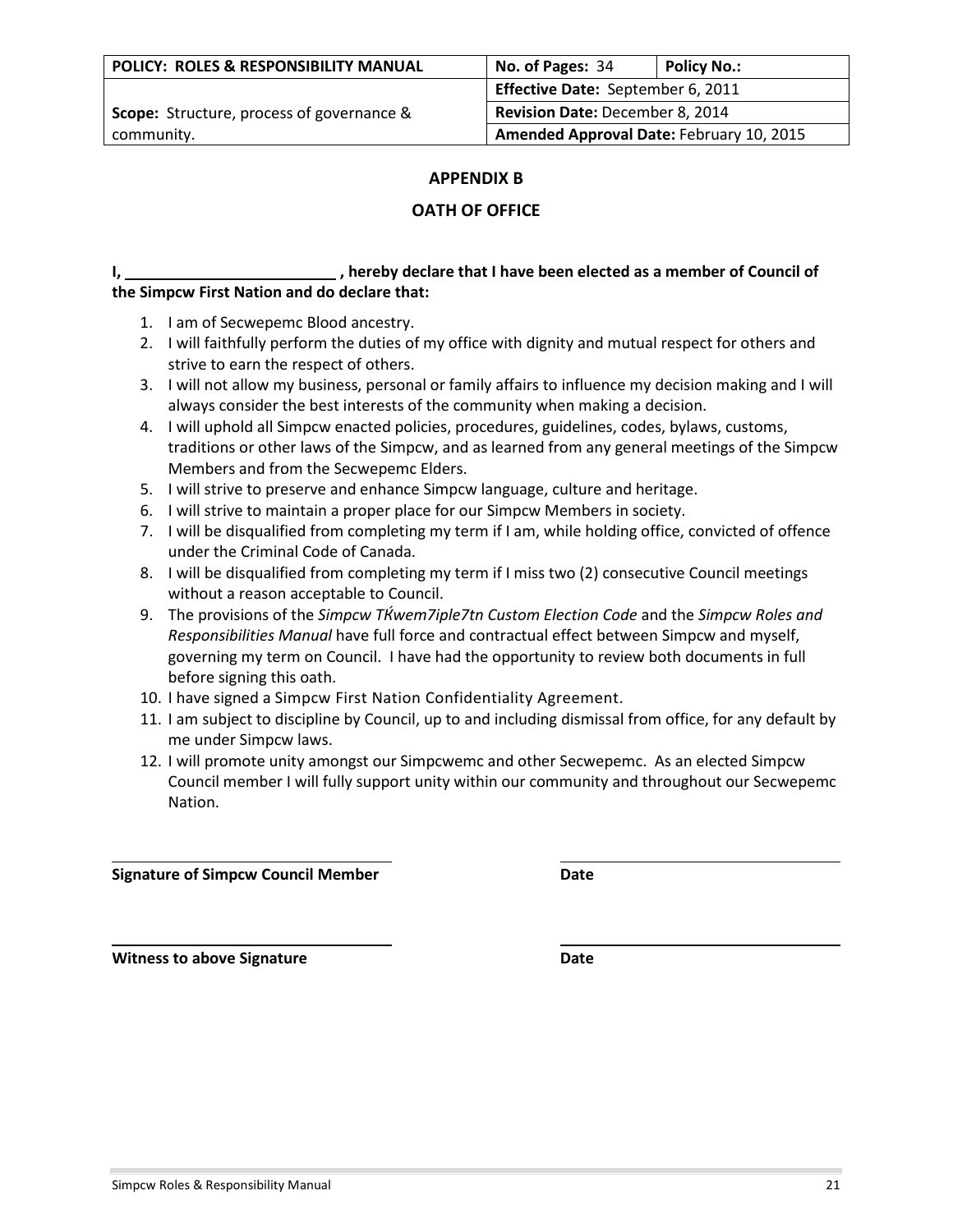| <b>POLICY: ROLES &amp; RESPONSIBILITY MANUAL</b> | No. of Pages: 34                         | Policy No.: |
|--------------------------------------------------|------------------------------------------|-------------|
|                                                  | Effective Date: September 6, 2011        |             |
| <b>Scope:</b> Structure, process of governance & | Revision Date: December 8, 2014          |             |
| community.                                       | Amended Approval Date: February 10, 2015 |             |

### **APPENDIX C**

### **SIMPCW COUNCIL CODE OF ETHICS**

Simpcw Council will:

- 1. Promote and maintain at all times, in their actions and words, the integrity and dignity of the Simpcw and its government, programs, services, staff and members.
- 2. Be prompt and conscientious in the performance of their duties as a member of Council.
- 3. Treat everyone in a fair manner, and use initiative to find ways of fulfilling their duties effectively and efficiently.
- 4. Attend all Simpcw General Band Meetings, unless there is a valid reason for absence or lateness, in which case and where possible, the Councillor shall notify the Chief or in his absence, another Councillor, in advance of the meeting.
- 5. Represent the membership, and participate in Council meetings to the best of their ability, maintain a positive cooperative attitude in dealing with fellow Members of Council, Administration employees, and will work as team members toward the betterment of Simpcw.
- 6. Conduct themselves at all times in a manner which will bring credit to themselves, Simpcw Council and Simpcw membership.
- 7. Work together in a constructive, supportive manner, and shall respect and support Resolutions passed by Council and the Simpcw membership.
- 8. Not publicly or privately criticize or make personal judgements of other members of Council, Administration, or the Simpcw membership or other First Nation Organizations.
- 9. Continually work towards self-improvement and professional development through available training, workshops and materials.
- 10. Uphold formal commitments made with other First Nation organizations and government agencies attend all other meetings, workshops, conferences, etc. When assigned as official delegate of the Simpcw, and shall formally report back to Council on the proceedings of these meetings.
- 11. Uphold formal contracts-of-service and contracts-for-service approved by the past Council, unless such contracts are to be terminated for just cause.
- 12. Members of Council holding a portfolio who are absent for two (2) consecutive committee meetings, or more that one-third (1/3) of all meetings in a twelve month calendar period without valid reason, may consequently have the Portfolio assignment reviewed by Council.
- 13. Members of Council will only give out official and/or confidential information acquired as a result of their elected position, when the release of such information has been authorized by Council.
- 14. Members of Council will not discuss/disclose in-camera business outside Council.
- 15. Members of Council must be in good financial standing with the Simpcw First Nation.
- 16. Members of Council will immediately cease to hold the position of Chief or Council when convicted on an indictable offense. Unless the activities or offenses of a non-violent nature relate to the defense of Simpcw Title and Rights.
- 17. Members of Council shall only speak on behalf of the Simpcw and Council when requested or approved by Council.
- 18. Members of Council shall not make decisions or commitments on behalf of Council without the authorization of Council.
- 19. Any alleged default by a Council Member of this Code of Ethics may, in the discretion of Council, be referred to the SFN Ethics Committee established under Appendix E, SFN Ethics Committee – Terms of Reference, of this manual.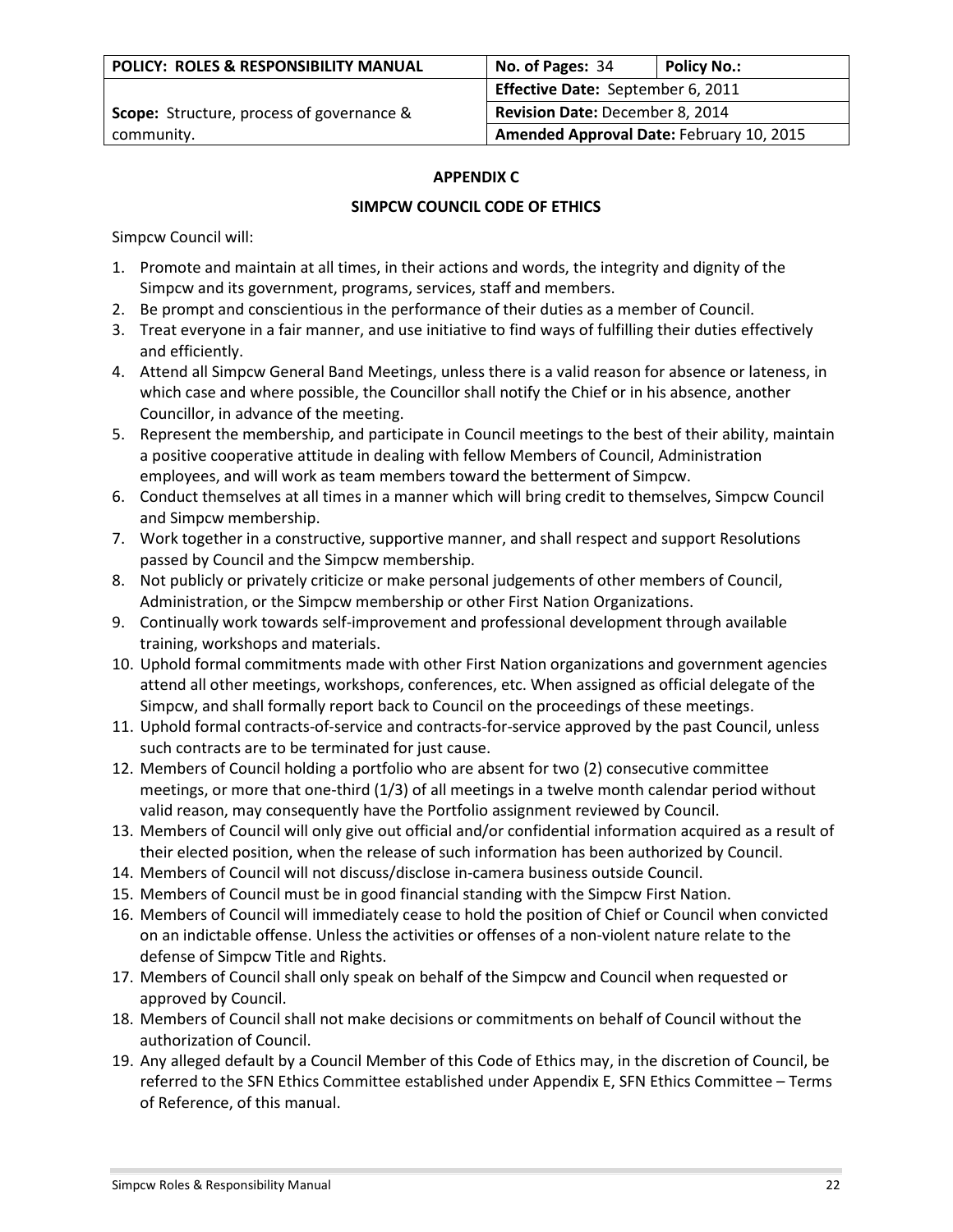| <b>POLICY: ROLES &amp; RESPONSIBILITY MANUAL</b> | No. of Pages: 34                         | Policy No.: |
|--------------------------------------------------|------------------------------------------|-------------|
|                                                  | <b>Effective Date: September 6, 2011</b> |             |
| <b>Scope:</b> Structure, process of governance & | <b>Revision Date: December 8, 2014</b>   |             |
| community.                                       | Amended Approval Date: February 10, 2015 |             |

### **APPENDIX D**

#### **CONFLICT OF INTEREST**

For the purposes of this Manual, a person has an apparent conflict of interest if there is a reasonable perception, that the person's ability to exercise an official power or perform an official duty or function must have been affected by his or her private interest.

- 1. Procedure on conflict of interest:
	- a. A person who has reasonable grounds to believe that he or she has a conflict of interest in a matter that is before the Simpcw Council, or a committee, must, if present at a meeting considering the matter,
		- i. disclose the general nature of the conflict of interest, and
		- ii. withdraw from the meeting without voting or participating in the consideration of the matter.
	- b. If a person has complied with subsection (a), the secretary or note taker of the meeting must record:
		- i. the disclosure,
		- ii. the general nature of the conflict of interest disclosed, and
		- iii. the withdrawal and/or abstention of the member from the meeting.
- 2. A Conflict of Interest is a conflict between a personal interest and a Member of Council and their duty to the Community.
- 3. A Member of Council must arrange his or her private and business affairs, so as to avoid any Conflict of Interest within the Community.
- 4. Members of Council or any member of their immediate families shall not be allowed to benefit from contracts, agreements or other undertakings that are associated with Simpcw, unless such awards are through open and fair competitions.
- 5. Members of Council shall not take part in discussions or vote on resolutions that they would directly affect or benefit from, or any members of their immediate family, and shall be excused from the Council Chambers while such voting or discussion is taking place.
- 6. Members of Council shall not use information obtained as a result of their elected position for personal gain.
- 7. Members of Council shall not give out official and/or confidential information acquired, as a result of their elected position, unless they have authorization from the Council, or if the safety and health of an employee, the community or Simpcw First Nation is jeopardized.
- 8. Members of Council shall not be a member of a *Hiring Selection Committee*, or where an immediate family member of a Councillor is an employee, the same rules shall apply to votes by that Councillor affecting the Program responsibility of that employee.
- 9. Members of Council shall not directly or indirectly use, or allow the use of, Simpcw equipment, vehicles or property for anything other than Simpcw Administration business, or as authorized by approved Simpcw Policy.
- 10. A member of Council, who is also an employee of the Simpcw First Nation, is prohibited from: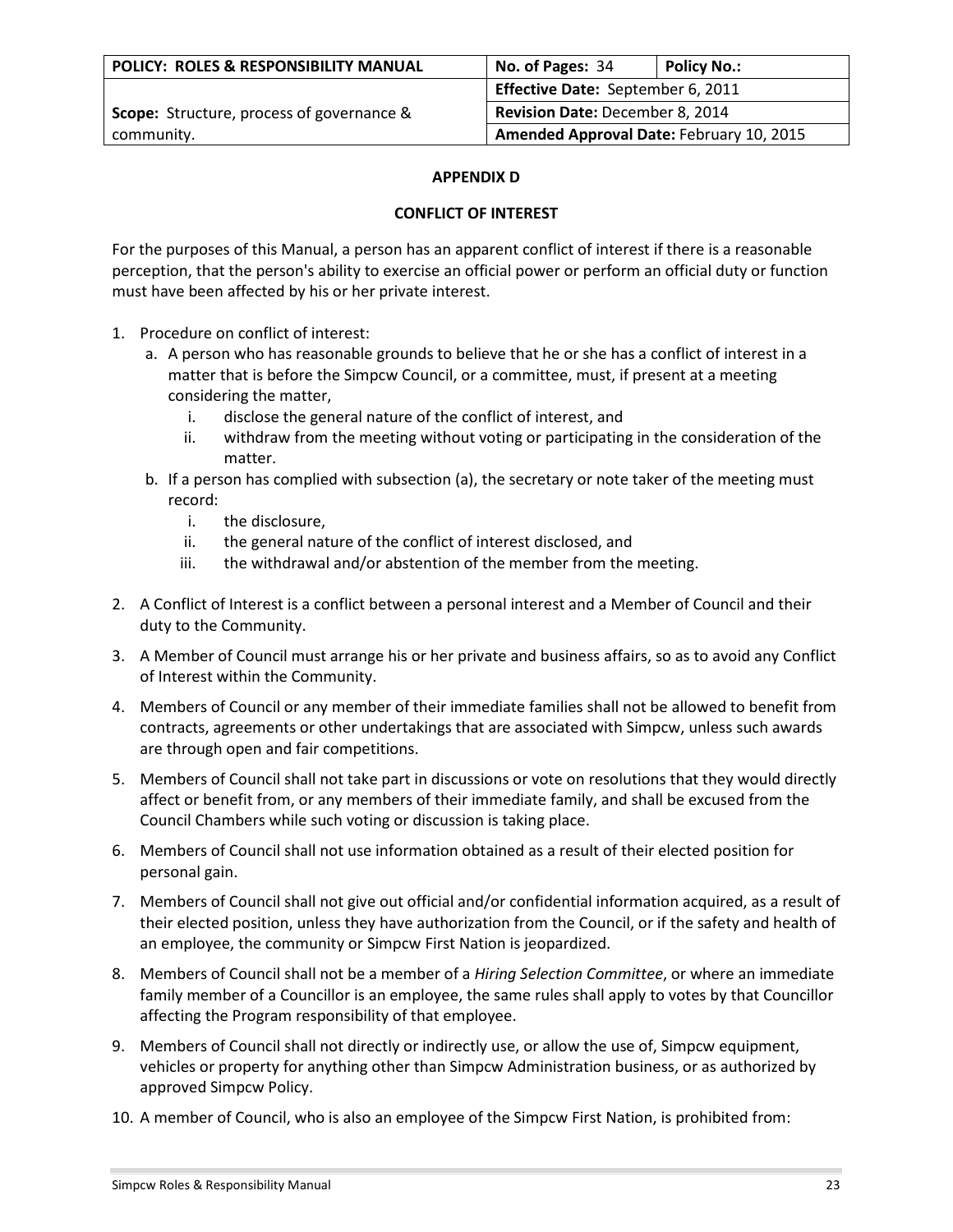| POLICY: ROLES & RESPONSIBILITY MANUAL            | No. of Pages: 34                         | <b>Policy No.:</b> |
|--------------------------------------------------|------------------------------------------|--------------------|
|                                                  | Effective Date: September 6, 2011        |                    |
| <b>Scope:</b> Structure, process of governance & | <b>Revision Date: December 8, 2014</b>   |                    |
| community.                                       | Amended Approval Date: February 10, 2015 |                    |

- a. Voting on resolutions that will directly or indirectly affect the operation and services of the Program of responsibility, or of the Program of responsibility of an immediate family member.
- b. Using their position of Councillor to influence Simpcw First Nation staff for personal benefit.
- c. Participating in discussions, vote on resolutions, or be present during the voting, relating to Personnel issues, which include, but are not limited to the following:
	- i. Hiring and selection of employees (unless the Employer/Council Member is a Program Manager, or where Council Members who are not employees, are not available).
	- ii. *Simpcw First Nation Human Resource Policy*.
	- iii. Termination of employment and/or lay-off.
	- iv. Employee wages, salaries and benefits.
	- v. Employee discipline, suspension and dismissal.
- 11. Members of Council shall not be a part of a discussion, or participate on a committee, where decisions may benefit him or her, or any member of their immediate family.
- 12. It is the responsibility of the Chief to inform Council of any potential or existing conflicts of interest, either personal or involving immediate family members.
- 13. It is the responsibility of a Councillor to inform the Chief, and in her/his absence, the Council, of any potential and existing personal or family conflicts of interest.
- 14. Any question(s) raised to the Council of whether a Conflict of Interest exists for any Councillor, shall be determined by resolution of the Council.
- 15. Conflict of Interest does not include activities or offences of a non-violent nature related to the defense of Simpcw Title and Rights.
- 16. Any member of Council who perceives another member of Council is in Conflict of Interest, must immediately raise the possible Conflict of Interest with Council.
- 17. These Conflicts of Interest rules will apply to all Boards and Committees of Simpcw First Nation.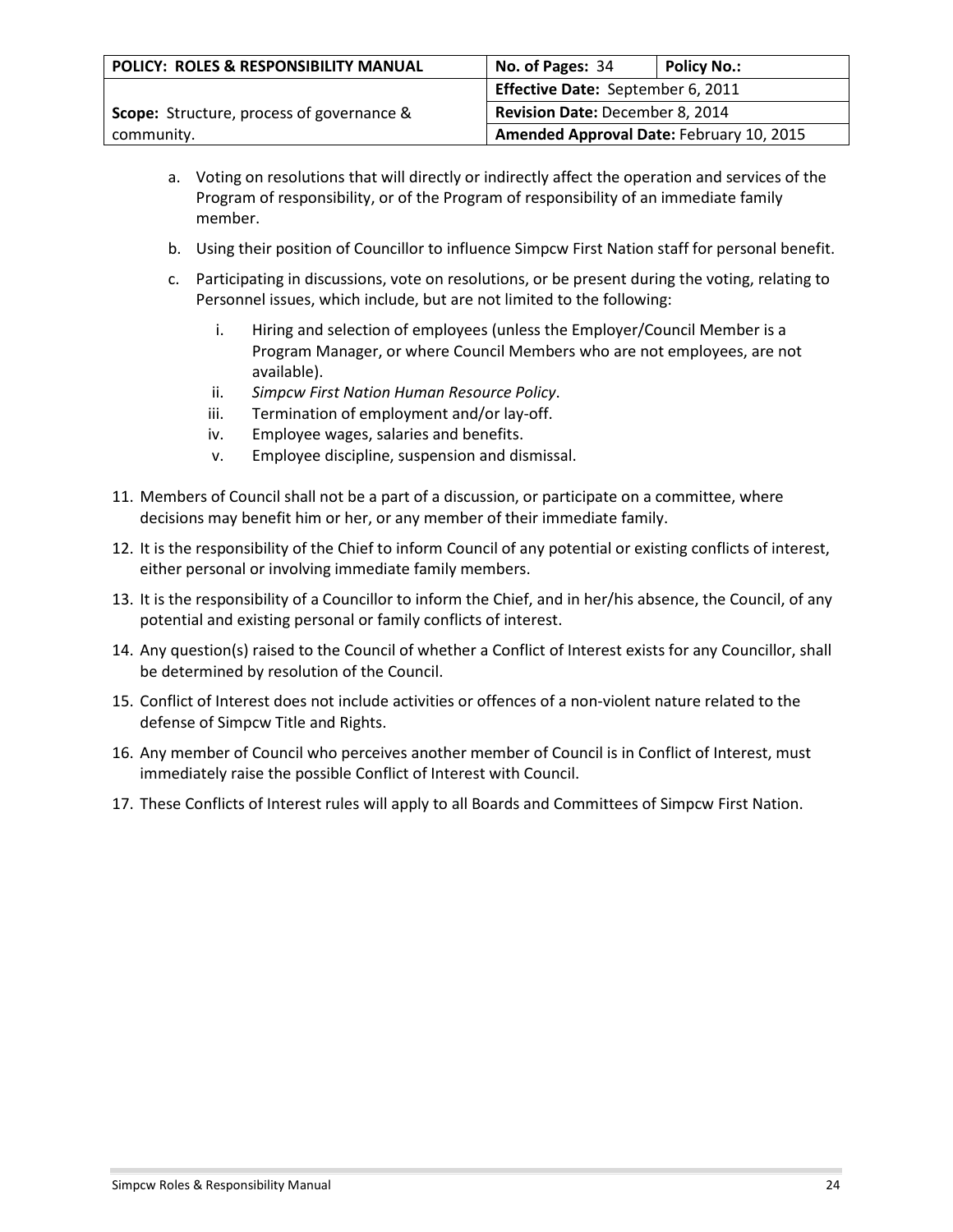| POLICY: ROLES & RESPONSIBILITY MANUAL            | No. of Pages: 34                         | <b>Policy No.:</b> |
|--------------------------------------------------|------------------------------------------|--------------------|
|                                                  | Effective Date: September 6, 2011        |                    |
| <b>Scope:</b> Structure, process of governance & | Revision Date: December 8, 2014          |                    |
| community.                                       | Amended Approval Date: February 10, 2015 |                    |

#### **APPENDIX E**

## **SFN ETHICS COMMITTEE TERMS OF REFERENCE**

## **1. PURPOSE**

To assist Simpcw Council in the process of objective decision-making for the effective management and accountability for code of conduct and ethical behavior of Council members.

## **2. RESPONSIBILITIES**

The SFN Ethics Committee will review the information provided by Simpcw Council about an alleged default by a Council Member of the Simpcw Council Code of Ethics at Appendix C of this manual. The Committee will carry out fact finding and further investigation, and then make a recommendation back to Simpcw Council about the discipline required, if any. The Committee acts only upon instructions from Simpcw Council, and has no independent authority to act in relation to matters of Council Member discipline.

## **3. MEMBERSHIP**

- a. 2 Simpcw Councillors
- b. 1 Elder
- c. 1 Youth 18 30
- d. 1 Community Member at Large

## **4. SELECTION PROCESS AND TERMS**

The selection of members will be initiated by an advertisement for volunteer members to be placed in Simpcw First Nation newsletter.

Members will be appointed by Council on the basis of experience, interest, commitment and availability to attend meetings.

## **5. REMUNERATION**

Committee Members shall serve without remuneration, however travel costs will be reimbursed in accordance with SFN Policies.

### **6. COMMITTEE PROCEDURES/OPERATIONS**

### **a. Meeting Chair**

Meetings will be chaired by-chairperson

### **b. Minutes and Agenda**

Staff will be responsible for preparing and distributing the agenda and recording minutes for each meeting

### **c. Meetings**

Meetings will be held as required. All discussion will be held confidential with minutes to be available only to Simpcw Council.

### **d. Quorum**

The quorum will be no less than 4 members. Decisions will be made by thorough discussion and consensus.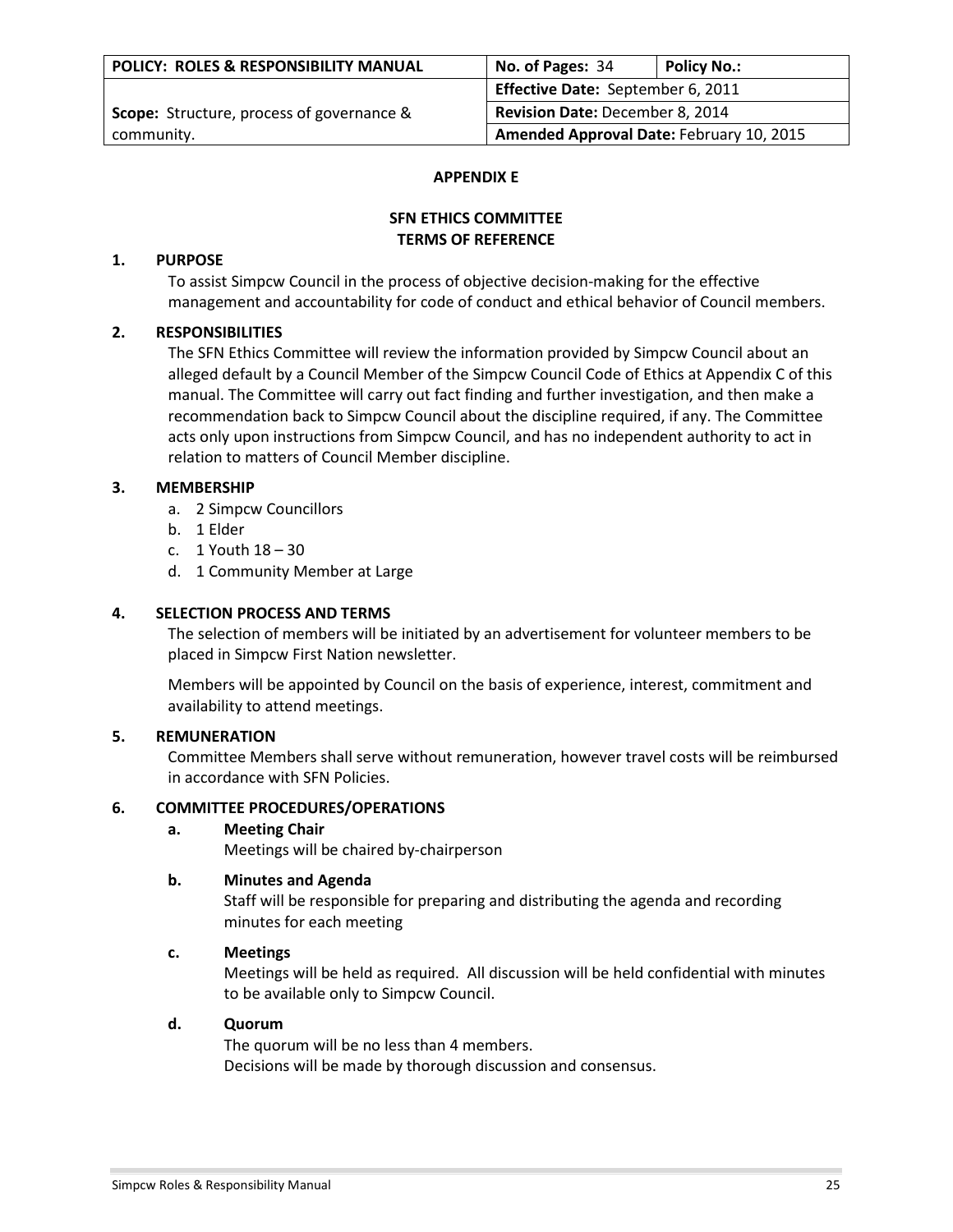| POLICY: ROLES & RESPONSIBILITY MANUAL                                                      | No. of Pages: 34                         | <b>Policy No.:</b> |
|--------------------------------------------------------------------------------------------|------------------------------------------|--------------------|
|                                                                                            | Effective Date: September 6, 2011        |                    |
| <b>Revision Date: December 8, 2014</b><br><b>Scope:</b> Structure, process of governance & |                                          |                    |
| community.                                                                                 | Amended Approval Date: February 10, 2015 |                    |

# **e. Reporting and Outcomes**

The SFN Ethics Committee will provide a recommendation in writing to the Simpcw Council to be presented by a representative Council member at the next convened Council Meeting

# **f. Conflict of Interest**

Members are expected to undertake their responsibilities on an impartial and objective basis. Any member whose financial or personal interest could be in conflict with the Committee is obliged to disclose same at the meetings and shall excuse their participation.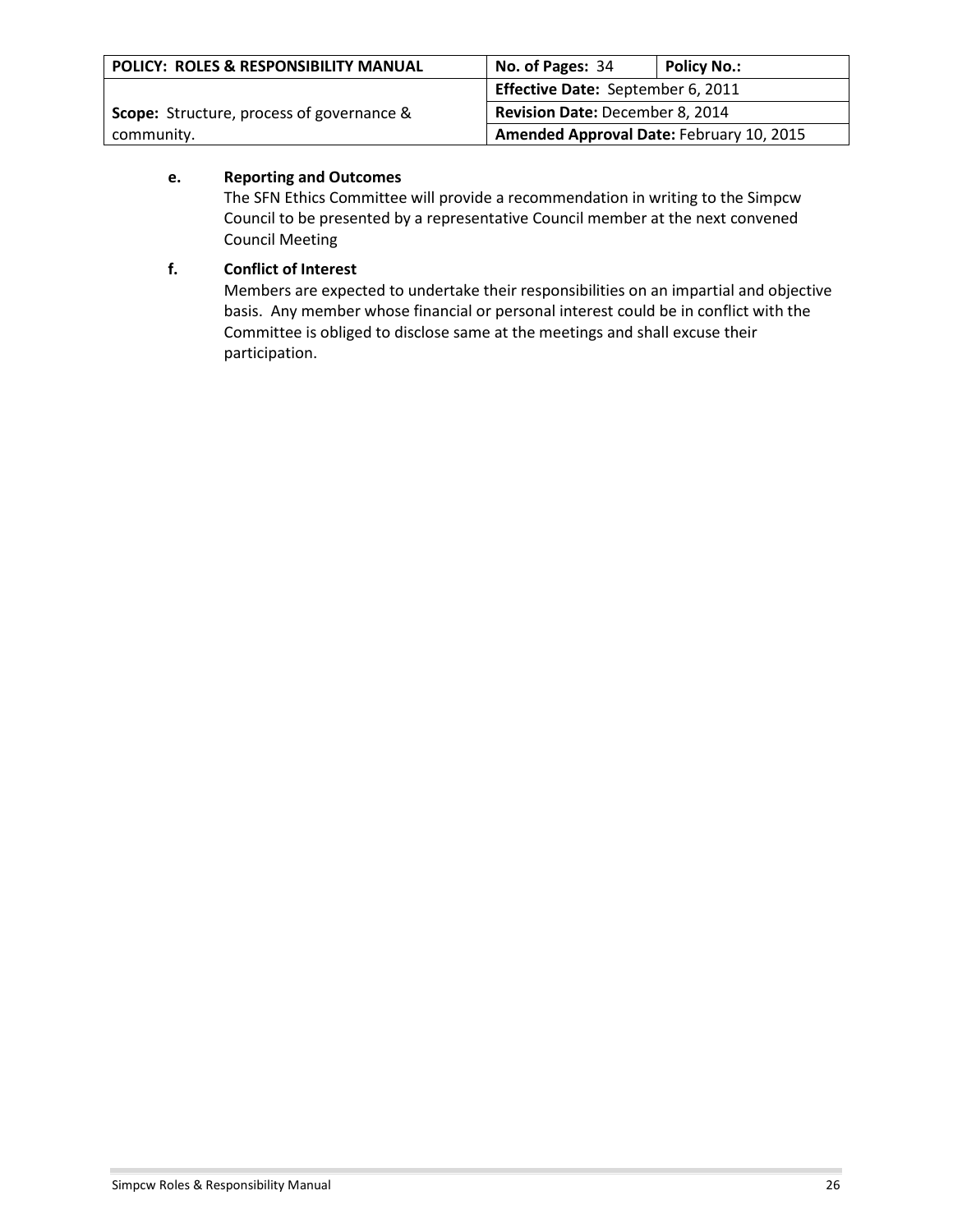| POLICY: ROLES & RESPONSIBILITY MANUAL            | No. of Pages: 34                                                     | Policy No.: |
|--------------------------------------------------|----------------------------------------------------------------------|-------------|
|                                                  | Effective Date: September 6, 2011<br>Revision Date: December 8, 2014 |             |
| <b>Scope:</b> Structure, process of governance & |                                                                      |             |
| community.                                       | Amended Approval Date: February 10, 2015                             |             |

#### **APPENDIX F**

## **SIMPCW COUNCIL DISCIPLINE POLICY**

#### **1. PURPOSE**

Simpcw Council has traditionally disciplined individual Councillors or the Chief (all of whom are individually referred to as a "**Council Member**") for misconduct.

This policy sets out the tradition and custom of Simpcw Council for the discipline of Council Members.

### **2. ELECTION MATTERS**

This policy shall not apply to the process for election to Simpcw Council. The qualifications for elected office, the events and process by which a Council Member becomes disqualified from office, the appeal of that disqualification process, improper election practices, election appeals and the filling of permanent and temporary vacancies on Simpcw Council, are dealt with in the *Simpcw TЌwem7iple7tn Custom Election Code* (the "*Election Code*"), as part of the electoral process.

#### **3. DISCIPLINE PROCESS**

Simpcw Council may impose discipline, appropriate in all the circumstances, upon a Council Member who has defaulted under any provision of any Simpcw enacted policies, procedures, guidelines, codes, bylaws, customs, traditions or other laws (altogether, the "**Simpcw Laws**"), excluding election matters, as follows:

- (a) **Notice of Alleged Default:** Simpcw Council must first give the Council Member in question written notice of the circumstances of the alleged default under Simpcw Laws, and notice of the date, time and place of the in-camera meeting of the Simpcw Council where the matter of discipline under this policy, including possible dismissal from office of the Council Member in question, will be decided.
- (b) **Continued Functioning as Council Member:** A Council Member who is subject to a discipline process under this policy, retains all his or her powers, duties, responsibilities and authorities as Council Member, and may vote at Council Meetings, and otherwise act in all matters as a Council Member, pending the decision by Simpcw Council on the discipline issue. This subparagraph is subject to subparagraph (c).
- (c) **Suspension Where Investigation Required:** Where time is required by Simpcw Council to complete an investigation of the alleged default, the Simpcw Council may suspend the Council member in question without honoraria, for up to 90 days. Should the Council Member in question be found to be in default of Simpcw Laws, the suspension time will be confirmed as without honoraria, and further disciplinary action may or may not be taken, in the discretion of Simpcw Council. If that Council Member is found not to be in default under Simpcw Laws, he or she will receive the honoraria he or she would have otherwise received, for the full period of suspension.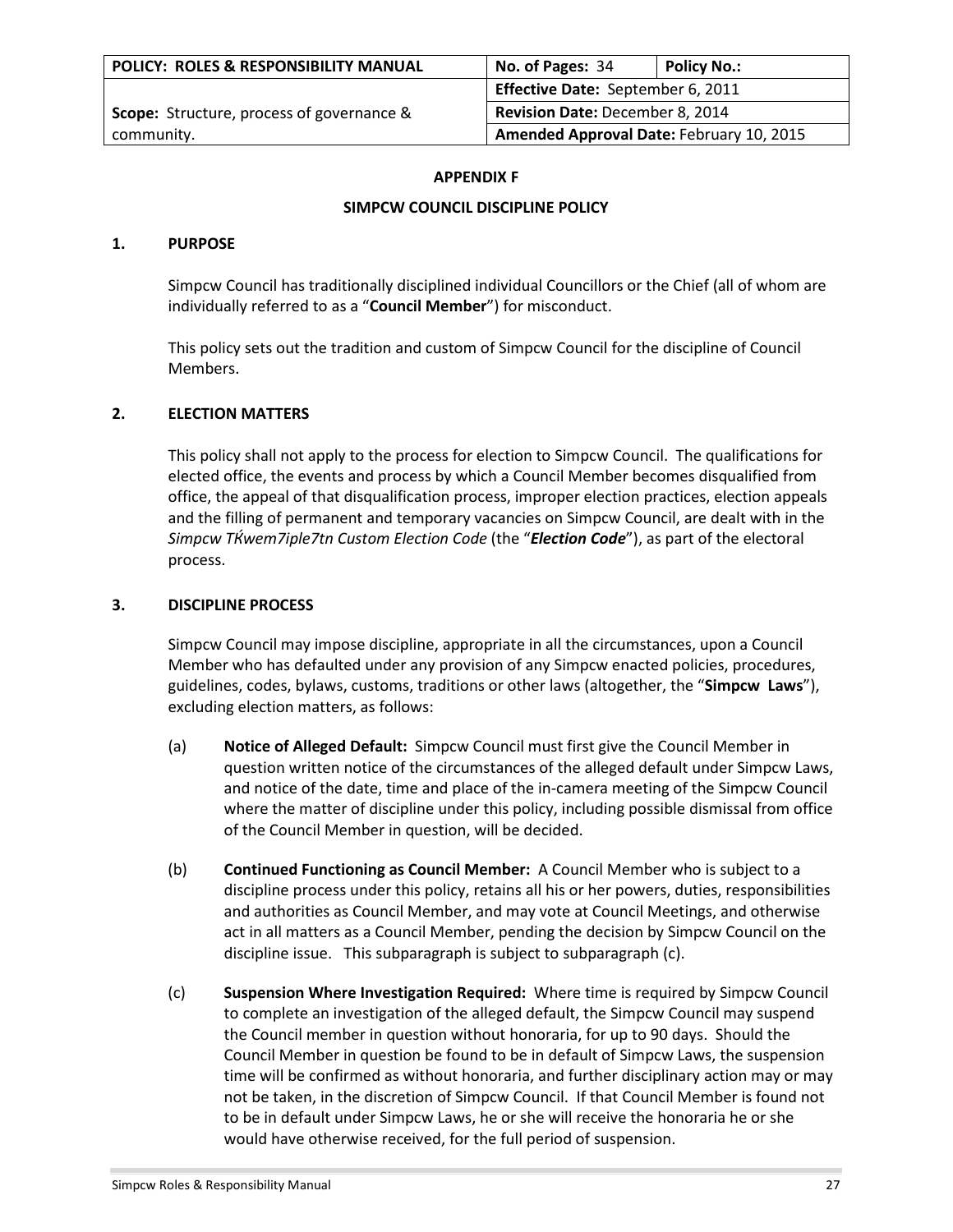| POLICY: ROLES & RESPONSIBILITY MANUAL            | No. of Pages: 34                                                     | <b>Policy No.:</b> |
|--------------------------------------------------|----------------------------------------------------------------------|--------------------|
|                                                  | Effective Date: September 6, 2011<br>Revision Date: December 8, 2014 |                    |
| <b>Scope:</b> Structure, process of governance & |                                                                      |                    |
| community.                                       | Amended Approval Date: February 10, 2015                             |                    |

- (d) **Reference to SFN Ethics Committee:** Any alleged default by a Council Member of Appendix C, Simcpw Council Code of Ethics, of this manual, may, in the discretion of Simpcw Council, be referred to the SFN Ethics Committee established under Appendix E, SFN Ethics Committee-Terms of Reference, of this manual, for fact finding, investigation and recommendation back to Simpcw Council of the discipline required, if any.
- (e) **Subparagraphs (c) and (d) Discretionary:** Simpcw Council may in its discretion exercise its powers under subparagraphs (c) and (d) either at the same time, or separately, or not at all.
- (f) **Progressive Discipline:** The process of discipline will, where the Simpcw Council considers it appropriate, be progressive in nature. Simpcw Council has the right to go immediately to whatever level of discipline is appropriate, in light of the seriousness of the default, and any past occurrences.
- (g) **Conduct Away From Work:** Any conduct of any Council Member away from a Simpcw work place, outside working hours, outside the Simpcw community, or not in relation to Simpcw business, which actually or potentially causes any injury, loss or damage to Simpcw, is subject to discipline under this policy.
- (h) **Opportunity to be Heard:** At the meeting of Simpcw Council held to decide the discipline issue, the Council Member in question will be given an opportunity to be heard and to present evidence, witnesses, arguments and written submissions to Simpcw Council. The Council Member in question shall be entitled:
	- (a) to be present while the allegations against him or her, and all supporting evidence, witnesses, arguments and written submissions are presented to Simpcw Council;
	- (b) to dispute, correct or contradict anything which is prejudicial to his or her position; and
	- (c) to question the witnesses against him or her.
- (i) **Answering Questions:** The Council Member in question shall answer questions put to him or her by Simpcw Council, and by the person complaining of that Council Member's conduct.
- (j) **Council Member Excused from Deliberations:** Simpcw Council shall ask the Council Member in question to excuse himself or herself from the deliberations by Simpcw Council on the matter.
- (k) **Continued Deliberations:** Simpcw Council may continue deliberations on the discipline issue, after the discipline hearing is concluded.
- (l) **Decision:** Simpcw Council shall decide the discipline issue for the Council Member in question, by a resolution on a 2/3 majority vote, setting out the circumstances including the provisions of Simpcw Laws for which default is alleged, the decision whether there was a default, the reasons for that decision, any discipline imposed upon the Council Member in question, the reasons for that discipline, and making any other order, direction, declaration or record necessary to dispose of the discipline issue.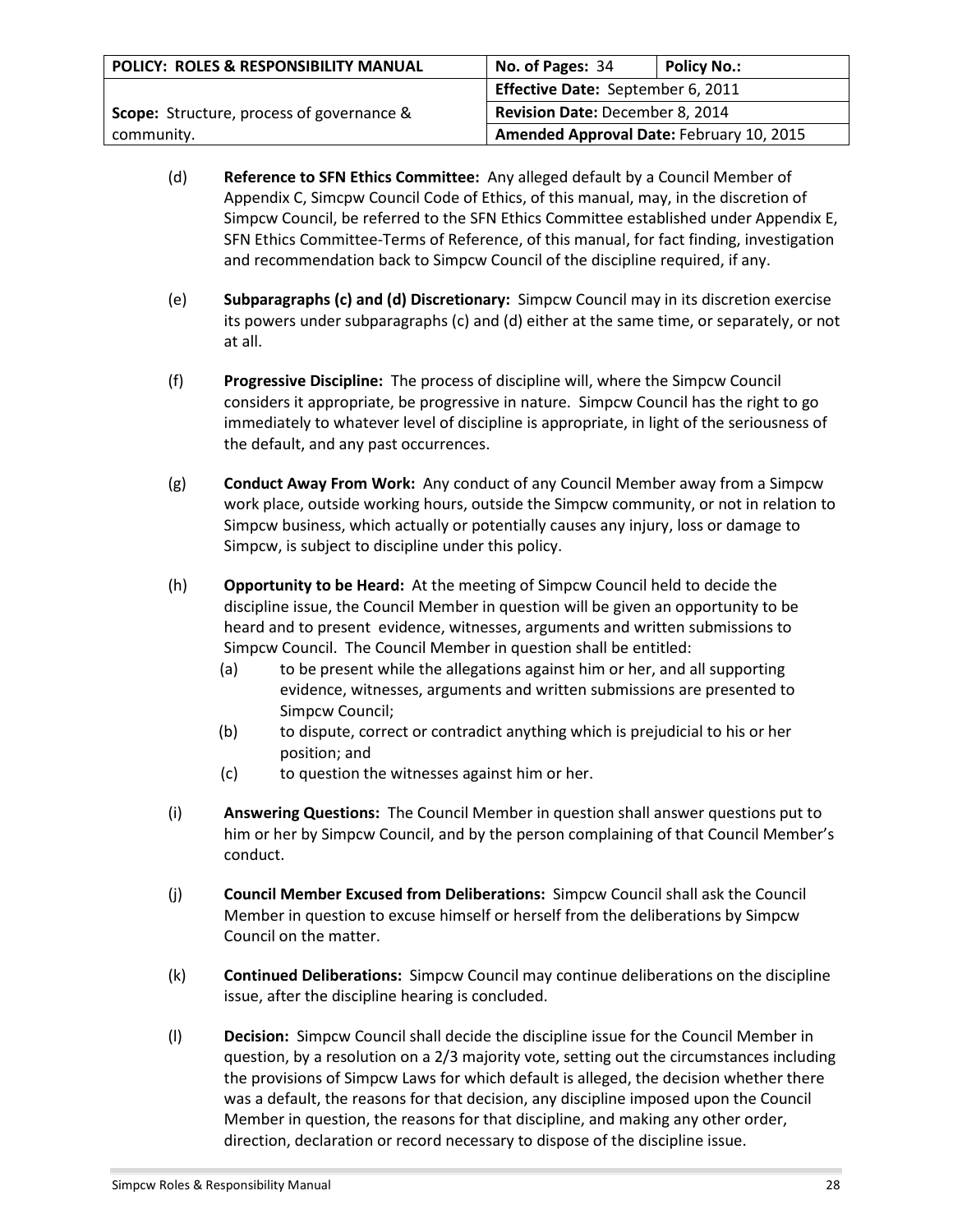| POLICY: ROLES & RESPONSIBILITY MANUAL            | No. of Pages: 34                         | <b>Policy No.:</b> |
|--------------------------------------------------|------------------------------------------|--------------------|
|                                                  | Effective Date: September 6, 2011        |                    |
| <b>Scope:</b> Structure, process of governance & | Revision Date: December 8, 2014          |                    |
| community.                                       | Amended Approval Date: February 10, 2015 |                    |

- (m) **Notice of Decision:** Simpcw Council shall immediately advise the Council Member in question of the decision of Simpcw Council, and shall provide that Council Member with a copy of the resolution as soon as is practical.
- (n) **Confidentiality:** Simpcw Council shall determine whether the resolution setting out the decision of Simpcw Council on the discipline issue is to remain confidential to Simpcw Council, or can be provided to the Simpcw administration office for distribution to the Simpcw membership.

# 4. **TYPES OF DISCIPLINE**

Discipline imposed by Simpcw Council upon the Council Member in question may include, but is not limited to any one or more of the following steps:

- (a) a verbal warning;
- (b) a letter of reprimand;
- (c) suspension from the Council position for up to three months, either with or without the Council honorarium for some or all of the period of suspension;
- (d) dismissal from Simpcw Council for the balance of the current term of office of Simpcw Council; and
- (e) a letter advising the Council Member in question that his or her resignation from Simpcw Council is requested.

Steps (a), (b) and (c) may be repeated more than once. Any of steps (a), (b) and (c) shall be accompanied by a warning that any repetition of the default may result in dismissal from office.

### **5. JUST CAUSE FOR DISMISSAL**

Just cause by a Council Member for dismissal from Simpcw Council includes, without limitation:

- (a) any negligent, reckless or willful default by the Council Member of:
	- (i) any of the duties, roles and responsibilities of the Council Member listed in Appendix C, Simpcw Council Code of Ethics, or elsewhere in this manual; or
	- (ii) any other Simpcw Laws;

which default actually or potentially causes substantial injury, loss or damage to Simpcw;

(b) any of the conduct listed as "just cause" in relation to employees of Simpcw, in policy HR 5.6, Discipline, of the *Simpcw First Nation Human Resources Policies and Procedures Manual*, with any necessary changes in points of detail;

providing any false or misleading information to Simpcw Council; and

(c) where progressive discipline measures undertaken by Simpcw Council in relation to that Council Member fail.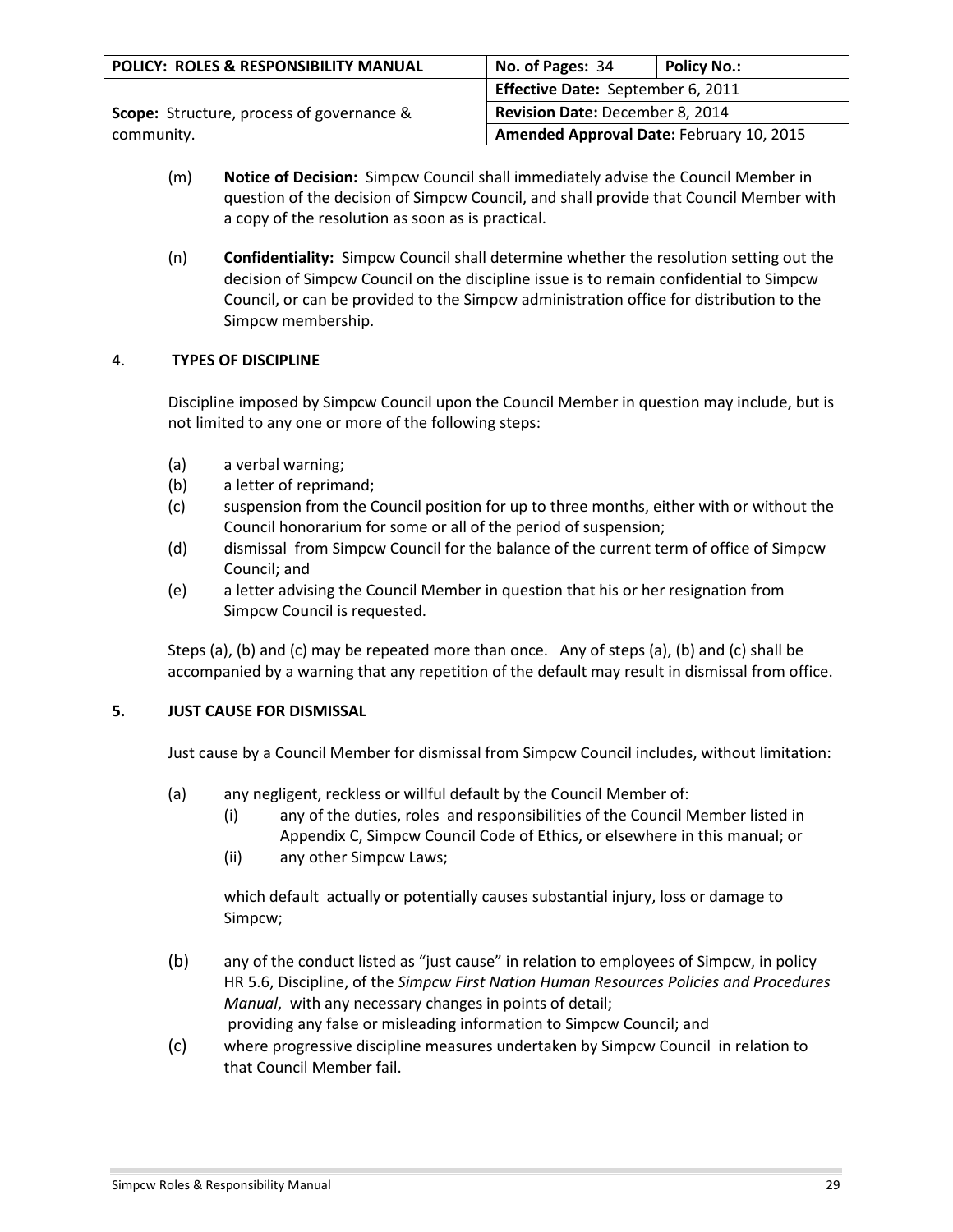| <b>POLICY: ROLES &amp; RESPONSIBILITY MANUAL</b> | No. of Pages: 34                         | Policy No.: |
|--------------------------------------------------|------------------------------------------|-------------|
|                                                  | Effective Date: September 6, 2011        |             |
| <b>Scope:</b> Structure, process of governance & | <b>Revision Date: December 8, 2014</b>   |             |
| community.                                       | Amended Approval Date: February 10, 2015 |             |

## **6. NO PAYMENT UPON DISMISSAL**

On dismissal from office of a Council Member under this policy, for just cause by the Council Member, and upon payment to the Council Member having been made by Simpcw for all services performed prior to the dismissal, no further payment shall be due by Simpcw to the Council Member in respect of the said office or the dismissal.

# **7. POWERS OF SIMPCW COUNCIL**

Simpcw Council in respect of any discipline process before it:

- (a) has the power to examine records and make the investigations it considers necessary;
- (b) has the power to fix the times and places for any hearings;
- (c) has custody of all documents, evidence, and other records before it;
- (d) has the power to require the attendance of any person to give evidence, produce any relevant document, answer all proper questions and give all necessary information; and
- (e) will act impartially, fairly and reasonably, and in accordance with the principles of natural justice and fairness.

## **8. MINUTES**

The minutes of the Simpcw Council discipline process shall contain a record of the resolutions made, may contain a description of the discussion that took place, and shall be retained with other confidential Simpcw Council minutes.

### **9. APPEAL**

If a Council Member has been dismissed from office under this policy, that Council Member may by notice in writing personally delivered to the administrator of Simpcw (the "**Administrator**"), within 10 consecutive days from the dismissal, lodge an appeal together with \$100.00 as a nonrefundable filing fee, with Simpcw. The following provisions govern the appeal process:

- (a) The notice of appeal shall state the grounds of appeal, and confirm that the Council Member filing the appeal (the "**Appellant**") has elected to proceed with the appeal in lieu of any other right of appeal, judicial review or other remedy under any statute, at common law, or otherwise.
- (b) The decision by the Appellant to proceed with an appeal under this policy shall be irrevocable even if the appeal does not proceed through to a decision, for any reason.
- (c) An adjudicator (the "**Adjudicator**") as agreed by the Appellant and by Simpcw Council within seven consecutive days of receipt by Simpcw of the notice of appeal, and failing that then as appointed by the British Columbia Arbitration and Mediation Institute, 510-700 Pender St. W., Vancouver, BC V6C 1G8, Phone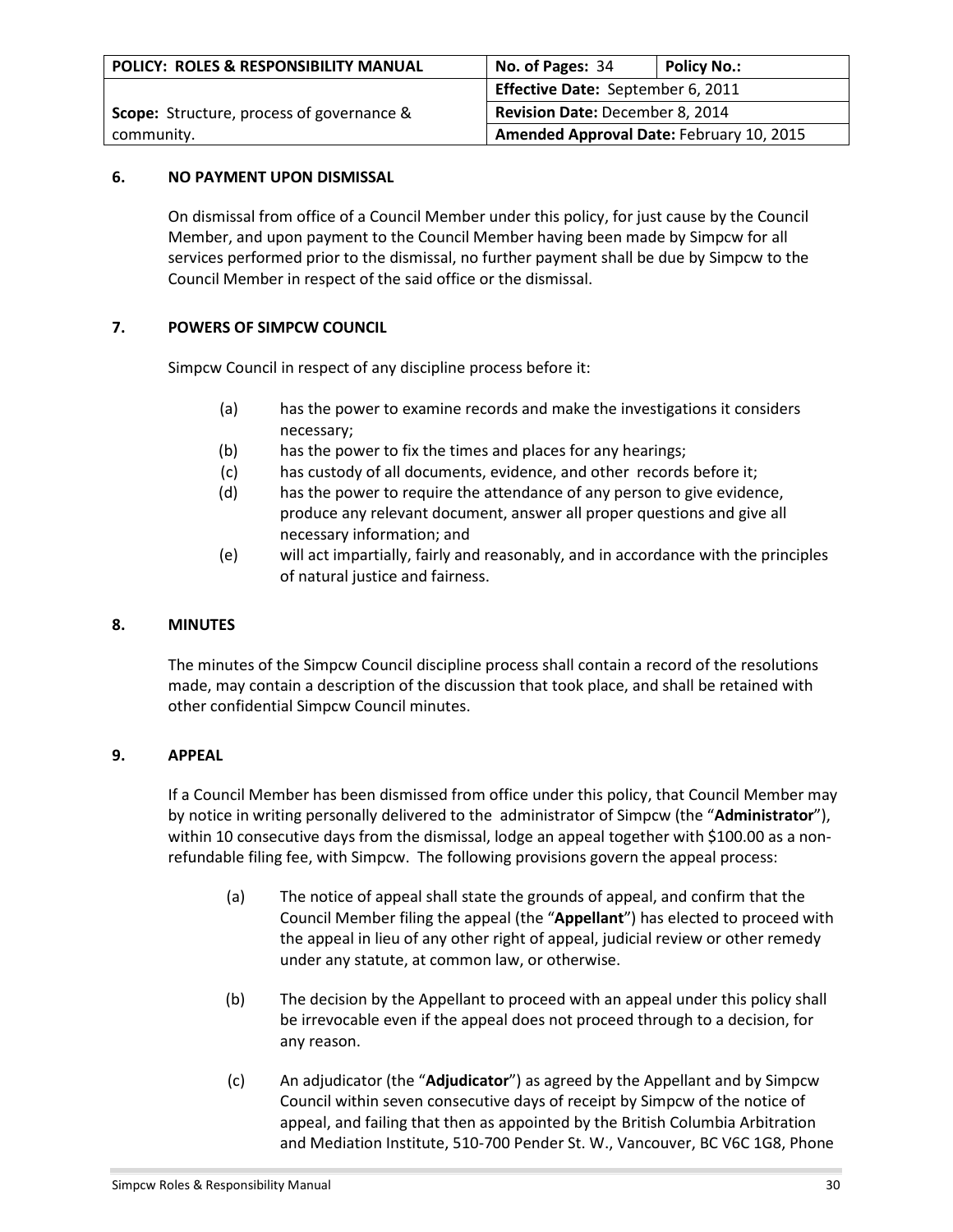| <b>POLICY: ROLES &amp; RESPONSIBILITY MANUAL</b> | No. of Pages: 34                         | <b>Policy No.:</b> |
|--------------------------------------------------|------------------------------------------|--------------------|
|                                                  | Effective Date: September 6, 2011        |                    |
| <b>Scope:</b> Structure, process of governance & | <b>Revision Date: December 8, 2014</b>   |                    |
| community.                                       | Amended Approval Date: February 10, 2015 |                    |

(604) 736-6614, shall hear and adjudicate the appeal. The decision of the institute shall be final and binding, and not subject to appeal or judicial review.

- (d) The Adjudicator shall determine all matters of procedure for the appeal.
- (e) The Adjudicator shall meet with the Appellant and Simpcw Council, to hear the appeal, within 28 consecutive days of receipt by the Administrator of the notice of appeal.
- (f) At the hearing of the appeal, the Adjudicator shall give each of the Appellant and the Simpcw Council an opportunity to be heard, to present evidence and to question the other.
- (g) The Adjudicator may confirm, vary, set aside or substitute his or her own decision for that under appeal, may make any other order, direction, declaration or record necessary in his or her discretion to fairly and justly dispose of the appeal, and shall give a written final decision on the appeal, to both the Appellant and the Simpcw Council, as soon as is practical. The decision of the Adjudicator shall be final and binding. There shall be no appeal of the decision of the Adjudicator.
- (h) The costs of the Adjudicator shall be paid by the Appellant and Simpcw, in the proportions as determined by the Adjudicator. The Appellant and Simpcw shall each pay its own costs of representation to the Adjudicator.

### **10. INTERPRETATION**

Any reference in this policy to any Simpcw Laws includes that law as amended or replaced from time to time.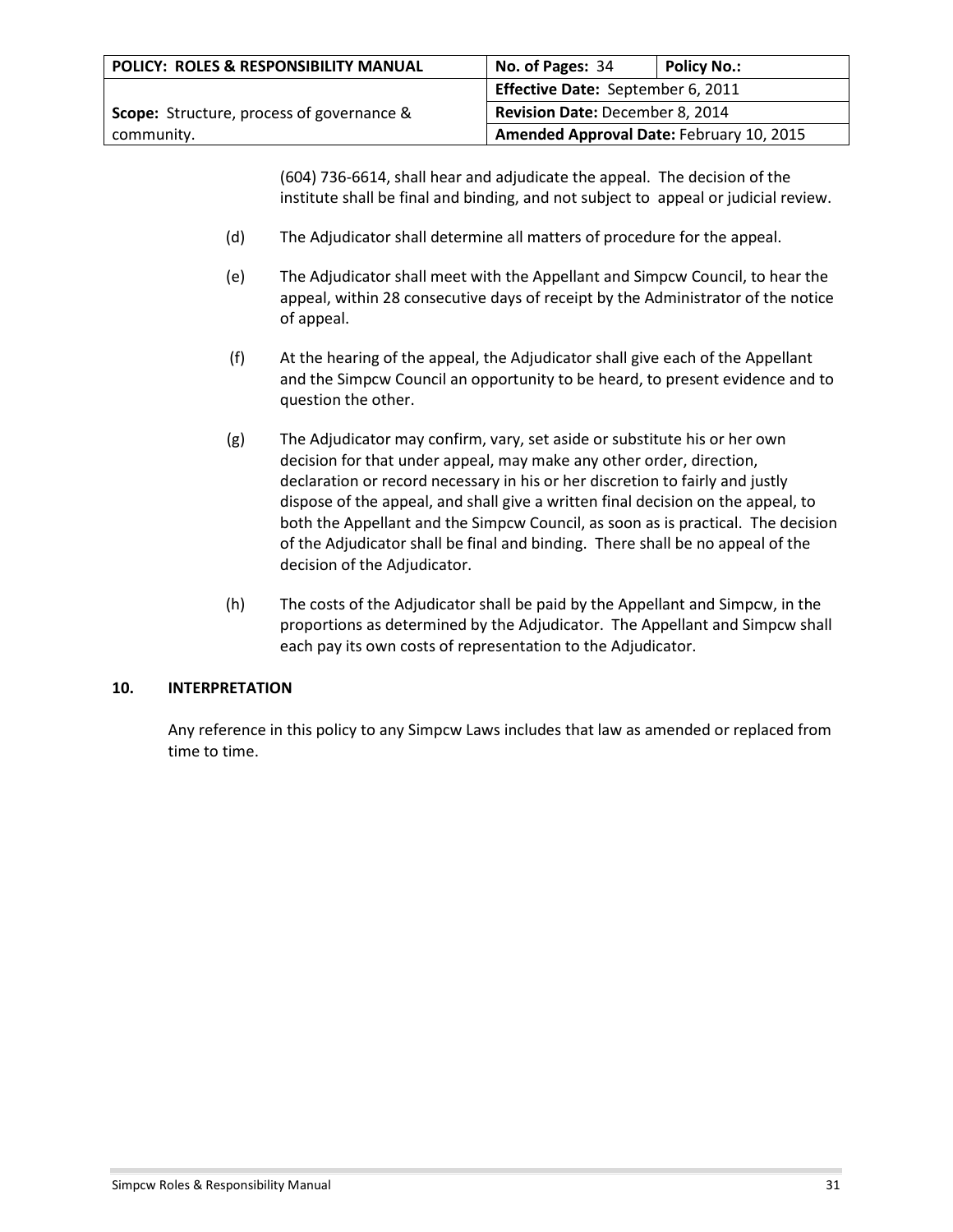| POLICY: ROLES & RESPONSIBILITY MANUAL            | No. of Pages: 34                         | <b>Policy No.:</b> |
|--------------------------------------------------|------------------------------------------|--------------------|
|                                                  | Effective Date: September 6, 2011        |                    |
| <b>Scope:</b> Structure, process of governance & | Revision Date: December 8, 2014          |                    |
| community.                                       | Amended Approval Date: February 10, 2015 |                    |

### **APPENDIX G**

## **SIMPCW COUNCIL MEETING**

### **ATTENDANCE FORM**

Date

| <b>Name</b> | <b>Absent/Present</b> | Reason |
|-------------|-----------------------|--------|
|             |                       |        |
|             |                       |        |
|             |                       |        |
|             |                       |        |
|             |                       |        |
|             |                       |        |
|             |                       |        |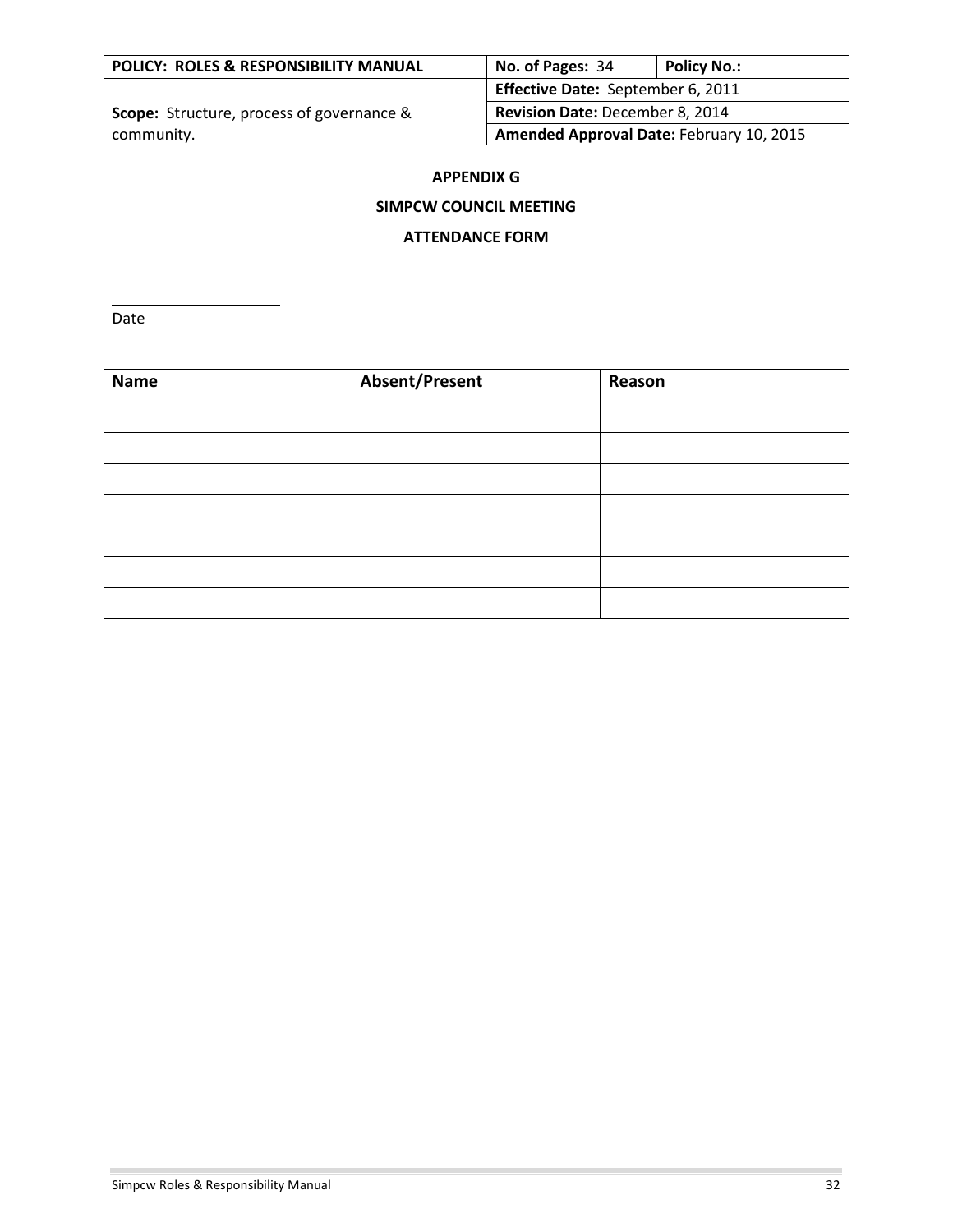| POLICY: ROLES & RESPONSIBILITY MANUAL            | No. of Pages: 34                         | <b>Policy No.:</b> |
|--------------------------------------------------|------------------------------------------|--------------------|
|                                                  | <b>Effective Date: September 6, 2011</b> |                    |
| <b>Scope:</b> Structure, process of governance & | Revision Date: December 8, 2014          |                    |
| community.                                       | Amended Approval Date: February 10, 2015 |                    |

| POLICY AMENDMENT TRACKING |                                                                                                                                                                                                                                                                                                                                                                                                                                                                                                                                                                                                                                                              |                                   |
|---------------------------|--------------------------------------------------------------------------------------------------------------------------------------------------------------------------------------------------------------------------------------------------------------------------------------------------------------------------------------------------------------------------------------------------------------------------------------------------------------------------------------------------------------------------------------------------------------------------------------------------------------------------------------------------------------|-----------------------------------|
| <b>Date of Amendment</b>  | <b>Description of Amendment</b>                                                                                                                                                                                                                                                                                                                                                                                                                                                                                                                                                                                                                              | <b>Date of Amendment Approval</b> |
| November 2014             | Kerri Jo Fortier, Administrator redrafted and<br>reformatted the Policy:<br>Add to Section III Interpretation: "Conflict<br>٠<br>of Interest", "Fiduciary Duty", "Good<br>Financial Standing", "Immediate Family<br>Member", "Simpcw Council" and<br>"Simpcwemc".<br>Add to Section IV General Role of Council:<br>٠<br>#12. Adhering to Code of Ethics.<br>Remove from Section X 5. (f) Serves as<br>$\blacksquare$<br>mediator between members of Council,<br>Administration and members, or appoints<br>an independent mediator or arbitrator.<br>Remove from Section X. 5. (g) Participate<br>$\blacksquare$<br>on the hiring and selection committee as | December 8, 2014                  |
|                           | required and defined within Human<br>Resources Policy or assigns delegates.<br>Add to Section X. 5. (h) Declares a<br>$\blacksquare$<br>Statement of Emergency. This section will<br>now be Section X. 5. (f).<br>Remove from Section XII. 2. Direction to<br>٠<br>Administrator comes from Chief and<br>Council.<br>Remove from Section XII. 3. The portfolio<br>$\blacksquare$<br>holder is not accountable to the<br>Membership. Chief and Council as a whole<br>has that responsibility.<br>Add to Section XIII. 1. g (i) and (ii).<br>٠<br>Add Appendix A Swearing-In Procedure for<br>٠<br>Simpcw Council.                                             |                                   |
|                           | Add to Simpcw Council Code of Ethics #17<br>٠<br>Unless the activities and/or offenses of a<br>non-violent nature relate to the defence of<br>Simpcw Title and Rights.<br>Add to Appendix D Conflict of Interest -<br>٠<br>Introduction and #1 Procedure of conflict<br>of interest.<br>Remove from Appendix D Conflict of<br>٠<br>Interest 17. a, b, and c.<br>Rename Appendix E SFN Ethics Committee<br>٠<br>Terms of Reference.                                                                                                                                                                                                                           |                                   |
| November 21, 2014         | Craig Nixon Law Corporation added the following:<br>Redraft Appendix B - Oath of Office.<br>$\bullet$<br>Draft Appendix H - Simpcw Council<br>Discipline Policy.                                                                                                                                                                                                                                                                                                                                                                                                                                                                                             | December 8, 2014                  |